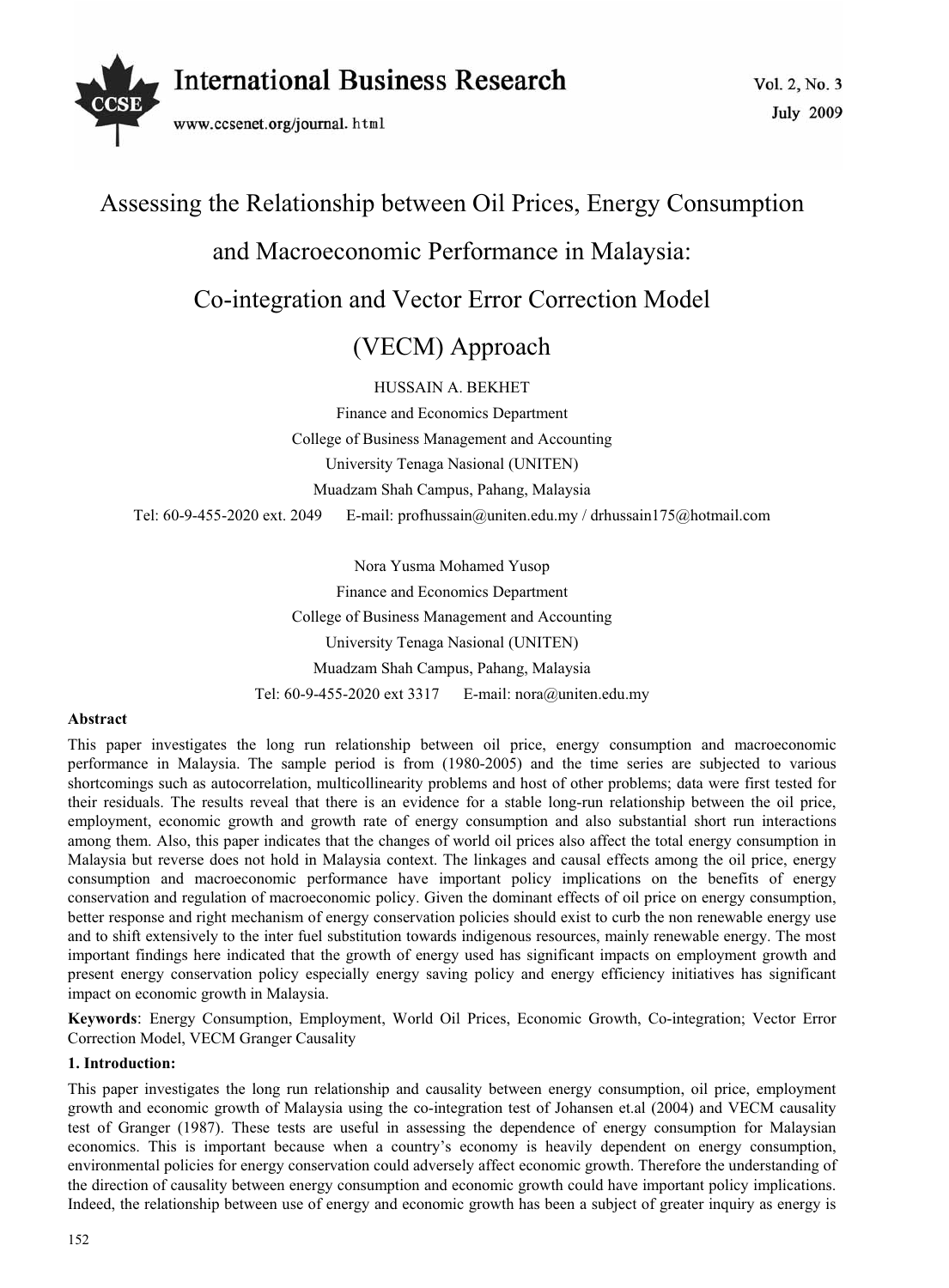considered to be one of the important driving forces of economic growth in all economies (Pokharel, 2006). Besides that, this research is also trying to look at the effects of world oil price to energy consumption as well as to the Malaysia economic performances namely the economic growth and employment.

Malaysia's economy has been growing steadily in the last several decades. With an annual average growth projected at 4.8%, the demand for energy consumption will inevitably increase (Ninth Malaysia Plan). Presently, Malaysia is blessed with both conventional and non-conventional energy sources to fuel its economy with more than 80% of its primary energy supply comes from oil and gas (www.epu.gov.my). Malaysia is endowed with conventional energy resources such as oil and gas and other renewable sources and it is currently contributing about 11% of export earning in 2004. Unfortunately, the country's proven oil and natural gas reserves are projected to be depleted in 19 and 33 years respectively if no alternatives measures are found to sustain the reserves (Malaysia Report 2008). Under the 8<sup>th</sup> Malaysia Plan, several strategies were formulated to meet the challenge including the promotion of renewable energy and efficient utilization of resources (Malaysia Report 2008). Under the 9<sup>th</sup> Malaysia Plan, the development of the energy sector will focus on diversification of fuel sources through greater utilization of renewable energy with emphasis on reducing the dependency on petroleum products (www.epu.gov.my).

Hence, it is no doubt that energy infrastructure growth has been regarded as indispensable to economic development, and is now the driver and stimulus for greater growth and industrialisation in Malaysia. Malaysia's power sector is characterized by strong growth, stable prices and abundance of natural gas resources (Malaysia Report, 2008). The Malaysian economy is expected to grow by 7.5% in the period of 2001-2010, though the GDP actually grew at a steady rate of 4.2% in 2003 (Malaysia Report, 2008). For instance, the electricity sector is undergoing substantial change, from a monopolistic, vertically-integrated industry managed by government utilities, to a sector comprising of government owned utilities as well as private sector players (Malaysia Energy Balance, 1996).

As a developing Asian Nation, Malaysia has a very interesting energy profile, both in the past and for the future. Malaysia is one of the few net exporters of energy in the Asia Pacific region. In the late 1990s, the country exported as much oil and gas as it consumed, and in recent years, oil and gas exports amounted to roughly three-fourths of domestic consumption. Availability of energy resources places Malaysia in a uniquely secure energy position relative to other countries in the region. The government has leveraged these assets to provide stability to domestic electricity markets. The gas sector was developed in tandem with the country's gas generation capacities under a "four fuel" strategy aimed at reducing the country's dependence on oil. Although the four fuel strategy required the development of gas, coal as well as hydro capacity, the clear preference was gas. TNB, which owns 62% of Malaysia's capacity, generates more output with gas (56% of total) than with coal, hydro and fuel oil combined. The country's remaining capacity comprises mainly gas-fired facilities operated by licensed IPPs.

In this context, this paper attempts to explore the possible impacts of energy consumption on employment, and economic growth rate and the effects of oil price changes on energy consumption, employment and economic growth in Malaysia. The aim of the study relates to addressing the puzzle of the increasing levels of energy consumption to induce economic growth in the event of the increasing cost associated with it as well as the apprehensions regarding its sustained supply in future. Therefore, the study undertakes an empirical analysis, towards verifying the relationship between these variables and suggesting policies that could strike a balance between consumption and conservation of energy in sustaining and speeding up the growth momentum of the economy. Even though that correlation may be present, it does not necessarily imply a causal relationship in either direction. Causality tests can provide useful information on whether knowledge of past energy consumption movements improves forecasts of movements in economic growth and vice versa.

In order to accomplish the empirical analysis, it will apply the VECM causality test to examine the short run causal relationship between oil prices, economic growth, employment and energy consumption. Also, we use Johansen & Juselius co-integration test procedures to analyse whether long run relationship between the variables on Malaysia economy exists, by using time series data (1980 – 2005).

The rest of the paper is structured as follows. Section 2 presents the background of the study. Section 3 presents the problem and objectives. Section 4 presents literature review. Section 5 presents data and research methodology. Section 6 describes the results analysis. Section 7 discusses the Policy Implications and finally Section 8 includes some conclusion and further studies recommendations.

#### **2. Background of Study:**

Malaysia's energy consumption per unit of Gross Domestic Product (GDP) is high in comparison to most developed and several advanced developing countries. The industry sector contributes about a third of the overall GDP, with a registered growth rate of 13% in 1970 to 27% in 1990. In 1995, the industrial sector accounted for 33.1% of the GDP and it was expected to grow to 37.5% by 2000 (www.epu.gov.my). Industrialization over the last two decades has reduced the share of agriculture in GDP to only 8%, leaving the service and industrial sectors to account for 44% and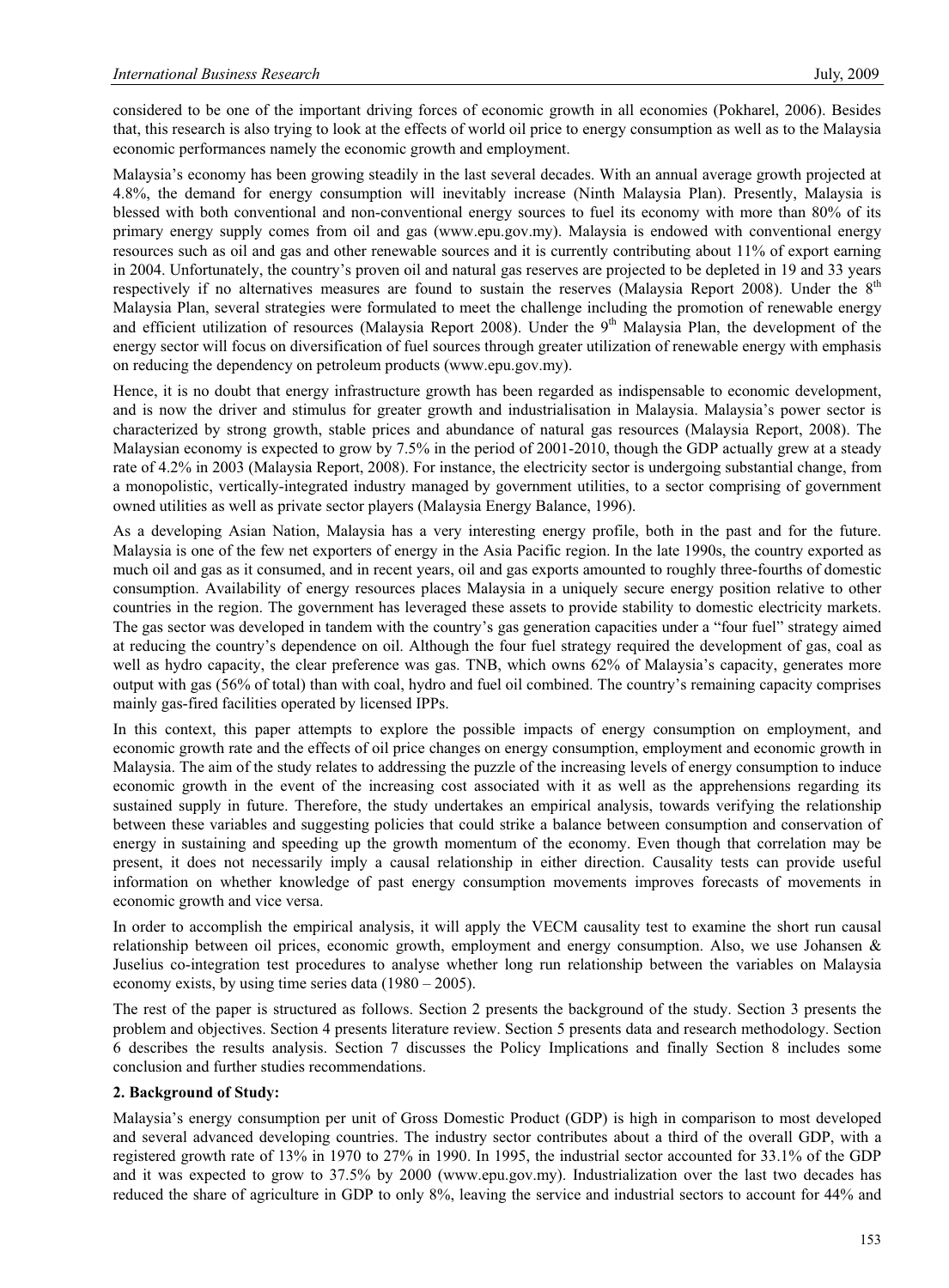48% of GDP respectively. The substantial size of Malaysia's industrial base, plus higher energy intensities of industrial activities has made the industrial sector the traditional engine of growth behind the power sector (Malaysia Report, 2008).

As a developing Asian Nation, Malaysia has a very interesting energy profile, both in the past and for the future. Malaysia is one of the few net exporters of energy in the Asia Pacific region. In the late 1990s, the country exported as much oil and gas as it consumed, and in recent years, oil and gas exports amounted to roughly three-fourths of domestic consumption (Malaysia Report, 2008). Availability of energy resources places Malaysia in a uniquely secure energy position relative to other countries in the region. In 2000, the total primary energy supply was 49.47 mtoe (million tons of oil equivalents). The fuel mix consisted of 71.4% petroleum, 11.6% hydroelectric power, 8.8% natural gas, 7.6% coal and 0.5% biomass (Malaysia Energy Balance, 2005). The greatest fuel mix is petroleum products. Energy is consumed mainly in the transportation and industrial sector, at 41.8% and 37.7% respectively, followed by commercial and residential sectors combined at 13.4% and the agriculture sector, which consumes 0.39% of the energy (Malaysia Energy Balance, 2005).

History has shown that the oil crisis in the 1970s, high oil prices, severely affect economies in both the developed and developing countries. This research attempts to briefly study the impact of spike in oil prices on energy consumption and macroeconomic performance of Malaysia as well as to assess the short run and long run relationship between these variables. However, the impact of high oil prices on Malaysia's economic performance would depend on the exposure of the Malaysian economy to oil, particularly in terms of domestic consumption even on energy consumption and the extent of the spillover effect of the increase in costs on other products and services. At the first glance as an oil exporting country, high oil prices would benefit the Malaysian economy as the positive gains from higher oil prices would offset any negative impact on the economy. This is done through pump priming whereby revenue from higher oil prices can be channeled back in to the domestic economy through Government expenditure. Higher energy prices caused by the rapid increase in oil prices would transmit into the economy by reducing the real income of households and prompting them to reduce consumption including the energy consumption. This happens due to the real balance effect that states the inverse relationship between price level and quantity demanded of Real GDP established through the changes in the value of monetary wealth (McConnell & Brue, 2008). As the price level in the economy increases, the purchasing power, and monetary wealth of households and businesses declines, thus resulting in a decline in quantity demanded of goods and services in the economy. Furthermore, high oil prices would then spread throughout the economy, driving up production and distribution costs on a wide variety of goods that will induce firms to reduce output (McConnell & Brue, 2008). in turn will affect to the number of labour employed in the economy. The increase in production and distribution costs would be caused by factors such as the rise in expected price level, workers demanding higher wages (wage push). and increases in non-labour inputs such as raw materials in which will put pressure on the labour market (Frederic, 2007). Holding everything else constant, a decline in Real GDP due to rising oil prices would result in a decline of Malaysia's tax base and if tax rates are held constant, tax revenues will fall. Moreover, should oil prices continue to increase, the amount of government subsidies on fuel and other essential items would also increase. Thus, the Government's expenditure will rise and tax revenues would fall resulting in an increase in the country's fiscal deficit.

It can be seen that the expanding Asian economy contributed greatly to the push towards more energy use. In the 1990's, the oil production and consumption increased tremendously in line with the increase of hydroelectric and coal to produce electricity for the nation (see Chart 1). In fact the trends in energy use of Malaysia resemble the trends found in many developing countries. The total primary energy supply had increased from 5-10 mtoe during the period of 1970-1985. In 1985 the incorporation of natural gas into the fuel mix increased the energy supply to well over 30 mtoe by 1995 (Malaysia Energy Balance, 2005). Successful fuel rebalancing significantly decreased Malaysia's oil consumption while lifting its gas consumption. Oil was reduced from 87% to 43% of the country's total primary energy supply (TPES) between 1980 and 2002, while gas was expanded from 8% to 48% of TPES in the same period (Malaysia Report, 2008). The dramatic shift reduced Malaysia's exposure to oil prices, and provided the foundations for a stable power sector. Although Malaysia has an abundance of natural gas located in reserves throughout its 13 states and secure energy position relative to other countries in the region, the government's current policies have given emphasis to diversify the fuel mix in the country energy profile especially for energy security reasons. Despite not having the need to import oil currently, it seems that the oil reserves of Malaysia are far less abundant and declining (Malaysia Report, 2008). The government has also emphasized renewable energy in recent energy policies, adopting non-hydro renewables as the fifth fuel source in a new "five fuel" energy strategy. Although this indicates a policy commitment to renewables, the medium term focus will likely remain the expansion of coal output in the country's generation mix (Malaysia Report, 2008). Though this indicates a policy commitment to renewable sources, the medium term focus will likely remain the expansion of coal output in the country's generation mix. Industry accounts for (51%) of total electricity sold in Malaysia, with the remainder divided among commercial (29%). residential (19%) and other sectors (Malaysia Energy Balance, 2005).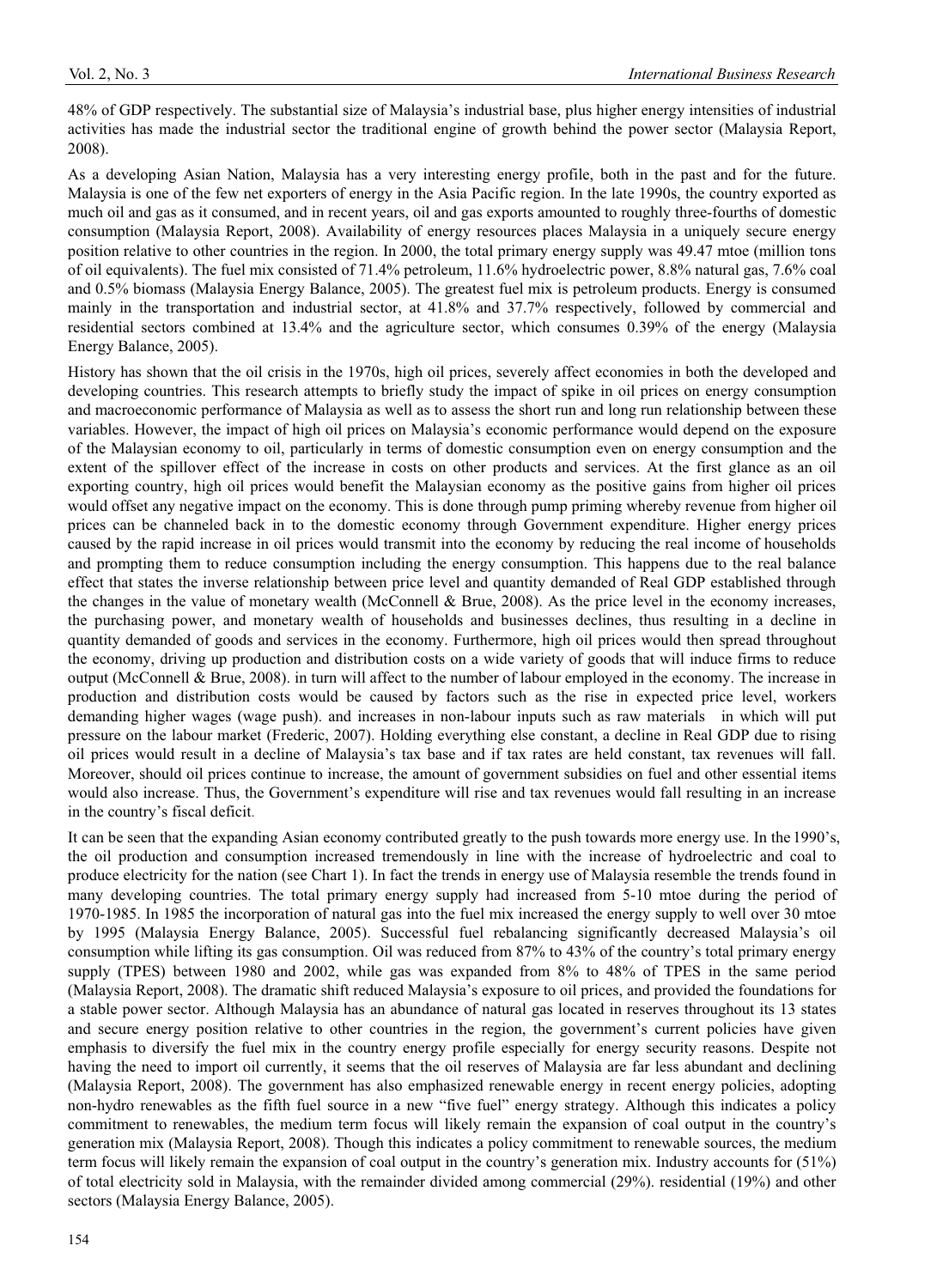Figure 1 shows the predicted development in relative energy demands by sectors. For example, the demand of the manufacturing and the service/commercial sector was predicted to increase from 31.3% to 39.5% and from 7.8% to 8.3% of final demand in 2020 respectively (Malaysia Energy Balance, 2005) while most of other sectors' share of total final energy demand would decline. This includes the largest single sector, namely transportation share of which was projected to drop from 44.5% in 2003 to 42.1% in 2020. Although transportation is the main energy consumer, its relative share in energy consumptions would decrease. The changes in the sectors' relative shares of final energy demand are mainly caused by the high growth rates for manufacturing sector. Energy intensity improvements are assumed to be very moderate and do not significantly impact the development. In the applied model, the residential demand is mainly determined by the growth in number of households and partly by income growth. This implies moderate demand growth for this sector.

By most estimates, Malaysia is growing 8.1 % annually and will continue at this rate for many years. Particularly, urbanization rates are rising; therefore, total primary energy demand is set to increase by nearly 7% annually (Malaysia Report, 2008). The Malaysian aim is to provide for its citizen's energy demands and for this, 18.5 billion dollars will be required over the period of 10-15 years: 60% allotted to energy generation and the remainder is for transmission and distribution of energy (Malaysia Report, 2008). Such massive economic growth and increasing infrastructure and demand will likely send the total energy use to well over 100 Mtoe in the year 2020. The urban growth rates indicate that industrial sector of the economy would continue to require huge portions of the total amount of energy used in the country (Malaysia Energy Balance, 2005). Also, Malaysia had set goals and standards for the country's future as a whole, to become a completely developed and united country by the year 2020 (Eight Malaysia Plan). Due to an increase in economic development, Malaysia intends on raising the living standard of rural and urban communities' as a well as work towards alleviating poverty, ultimately leading to an adequate and secure energy consumption in the country.

## **3. The Problem and Objectives:**

Recently, literature concerning the relationship between energy consumption and economic growth has gained renewed interest. Energy economics literature has made significant theoretical contributions on the causal effects of energy price fluctuations on economic growth but it lacks linkages between energy consumption and economic growth. At a disaggregated level, electricity consumption is also of special interest. Generally, papers examining the relationship between energy use and economic growth have largely followed a two-step time series procedure (Johansen and Juselius, 2000). Step one is to test the existence of a long-run relationship of the time series, by investigating whether the data series are co-integrated. Step two hinges on the first results. If step one reveals a long-running relationship, then causality (lead–lag). can be tested to examine whether energy use is a leading factor for economic growth, or results from economic growth. If no long-run relationship is revealed, the investigation ends because the two time series are generated independently. When investigating the relationship between energy use and economic growth, the Engle and Granger test (1987). has been a common tool for testing co-integration.

Generally, there are two strands identified in the literature analysing the relationship between energy consumption and economic growth. The first strand includes the proponents of energy consumption as a primary means to achieve economic growth. Energy is expected to play a primary role in achieving economic, social and technological progress and to complement labour and capital in production (Ebohon, 1996). The second strand describes the role of energy as minimal or neutral and is commonly referred to as "neutrality hypothesis" (Yu and Choi, 1985). This hypothesis stems from the fact that energy consumption should not affect economic growth because it represents small proportion of country's gross domestic product. Hence, based on these strands this paper aims to break the silence in the empirical literature pertaining to the relationship between energy consumption, oil price and macroeconomic performance in the Malaysian context. In fact, there have been no individual causality studies on the impact of world oil price changes on energy consumption and macroeconomic performance in Malaysia. There was one study by Ahmad et al (2008). however, it only focused on the impact of oil price shocks on macroeconomic performance especially the impacts to consumer price index (CPI) and producer price index (PPI) and no study was done on the impact on energy consumption. On the other hand, Maamor et al (2005) had focused on the relationship between energy consumption, economic growth and employment, but did not include the oil price as additional channel of causality.

Based on these reasons, this paper attempts to extend the previous research and add world oil prices (as energy price proxy) as the third variables to allow for additional channel of causality and to help investigate whether world oil prices have a significant impact on energy consumption or even a direct effect on employment and GDP growth. In the second model however, we exclude the world oil price variable, as we intend to look at causality relationship between energy consumption, economic growth and employment and whether there is any significance difference or impacts to the whole model after we dropped the oil price variable. We added the employment variables in the both models since in the pretesting of the OLS, the employment variable has improved the number of significant variables in the models. Furthermore, based on the previous studied done in Malaysia, most of the researcher will include the employment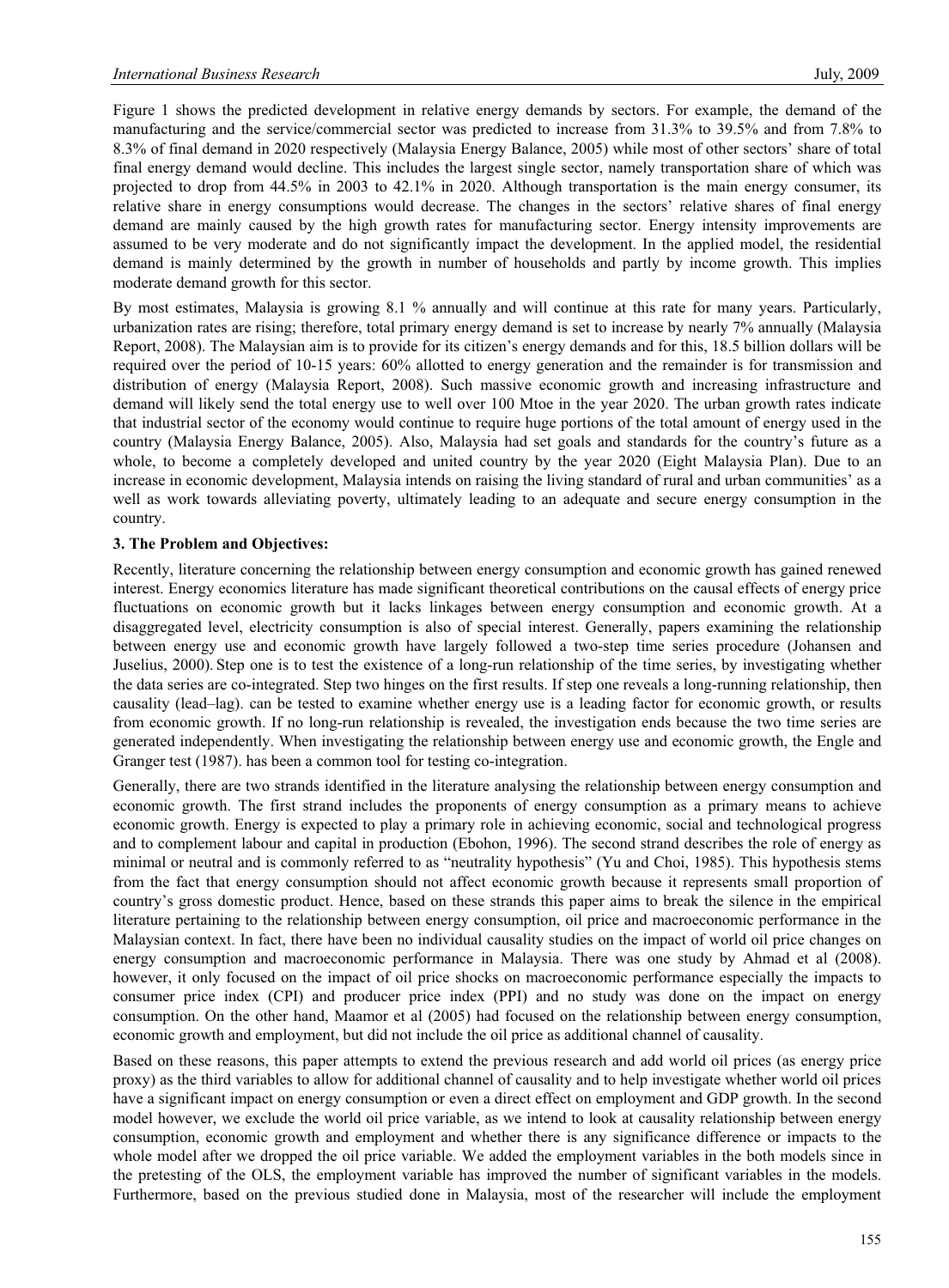variables as one of the channel causality in the study of energy consumption and economic growth. This would imply that there is an indirect effect between energy consumption and economic growth, since it needs other channel to give favorable significant impacts. For instance, Maamor et al. (2005) had included the employment variable in her studied on the relationship between energy consumption and economic growth for Malaysia during the period of 1975-2000. Otherwise, the real GDP growth will not have significant impact on the energy consumption.

The research aim is to study the relationship between energy consumption, employment and economic growth to the Malaysia economy for the period of (1980-2005). Specific objectives of this research are:

(1) To study whether world oil price changes would affect energy consumption, employment and economic growth, in short run and long run.

(2) To find whether there is economic impact of energy consumption on the employment and economic growth in long run.

(3) To explore the possible existence of long run relationship and short run causality effects between energy consumption, economic growth, oil price and employment, in order to determine policy implications, whether the existing energy and macroeconomic policies give impacts to the economic growth.

The related questions that need to be addressed are:

(1) Does the change of world oil prices affect energy consumption, employment and economic growth in long run and short run?

(2) Can the economic impact of energy consumption help to increase the employment and economic growth in long run?

(3) Are there any long run relationship and short run causality effects running between energy consumption, economic growth, oil price and employment and whether the existing energy and macroeconomic policies give impacts to the economic growth?

## **4. Literature Review:**

Nowadays, the importance of crude oil as the main source of energy has waned somewhat, due to the appearance of alternative forms of energy (such as wind, water, biomass and solar power etc). Nonetheless, the importance of oil exceeds economic aspects and affects social life in general. Thus, the prevailing view among economists is that there is a strong relationship between the growth rate of a country and oil-price changes. Precisely, what form this relationship takes, and how it might be modified, and other such questions are issues of outstanding value. As such, the relationship between the macroeconomic variables and the oil-price shocks has been extensively analyzed in the literature. Many researchers have concluded that there is a negative correlation between increases in oil prices and the subsequent economic downturns in the United States (Hamilton 1983; Burbidge and Harrison 1984; Gisser and Goodwin 1986; Mork 1989; Hamilton 1996; Bernanke et al. 1997; Hamilton and Herrera 2001; and Hamilton 2003). Also, other studies for other countries found that strong correlation or co-integration relationship between world oil prices and macroeconomic variables exist in the long run (see e.g., Boukez 2007; Hamilton 2003; Jones et al 2004; Rodrigues and Sanchez 2004; Davis et al 2005; and Eng & Keong 2004). This relationship seems weaker, however, when data from 1985 onwards is included. Nevertheless, the role of the break-date, 1985-1986, has been considered by only very few researchers, where most of them argued that the instability observed in the relationship may well be due to a misspecification of the functional form employed. The linear specification might as well misrepresent the relationship between GDP growth and oil prices.

This misrepresentation of the linear specification has led to different attempts to redefine the measure of the oil-price changes. These attempts were based on non-linear transformations of the oil prices, in an effort to reestablish the correlation between GDP growth and oil prices. In fact, they were, actually, attempts to restore the Granger-causality between oil prices and GDP, which disappeared when data from 1985 onwards (i.e., periods of oil-price declines) were included. On the other hand, Mork (1989) found asymmetry between the responses of the GDP and oil-price increases and decreases, concluding that the decreases were not statistically significant. Thus, his results confirmed that the negative correlation between GDP and increases in oil-price was persistent when data from 1985 onwards were included.

The search for the routes by which oil price shocks work their way through the economy has had some important recent additions (although some studies have been available in preliminary versions for five years or longer). Two of these are primarily theoretical analyses (Rotemberg and Woodford, 1996; Finn, 2000) relying on aggregate models of the economy and connected with data by simulations. The others are empirical, two of which use highly disaggregated data on manufacturing plants (Davis and Haltiwanger, 2001) and individual workers (Keane and Prasad, 1996). These two disaggregated empirical studies shed light on the sectoral shocks transmission mechanism, formulated theoretically by Lilien (1982) and Hamilton (1988) and explored empirically by Loungani (1986). The other empirical studies examine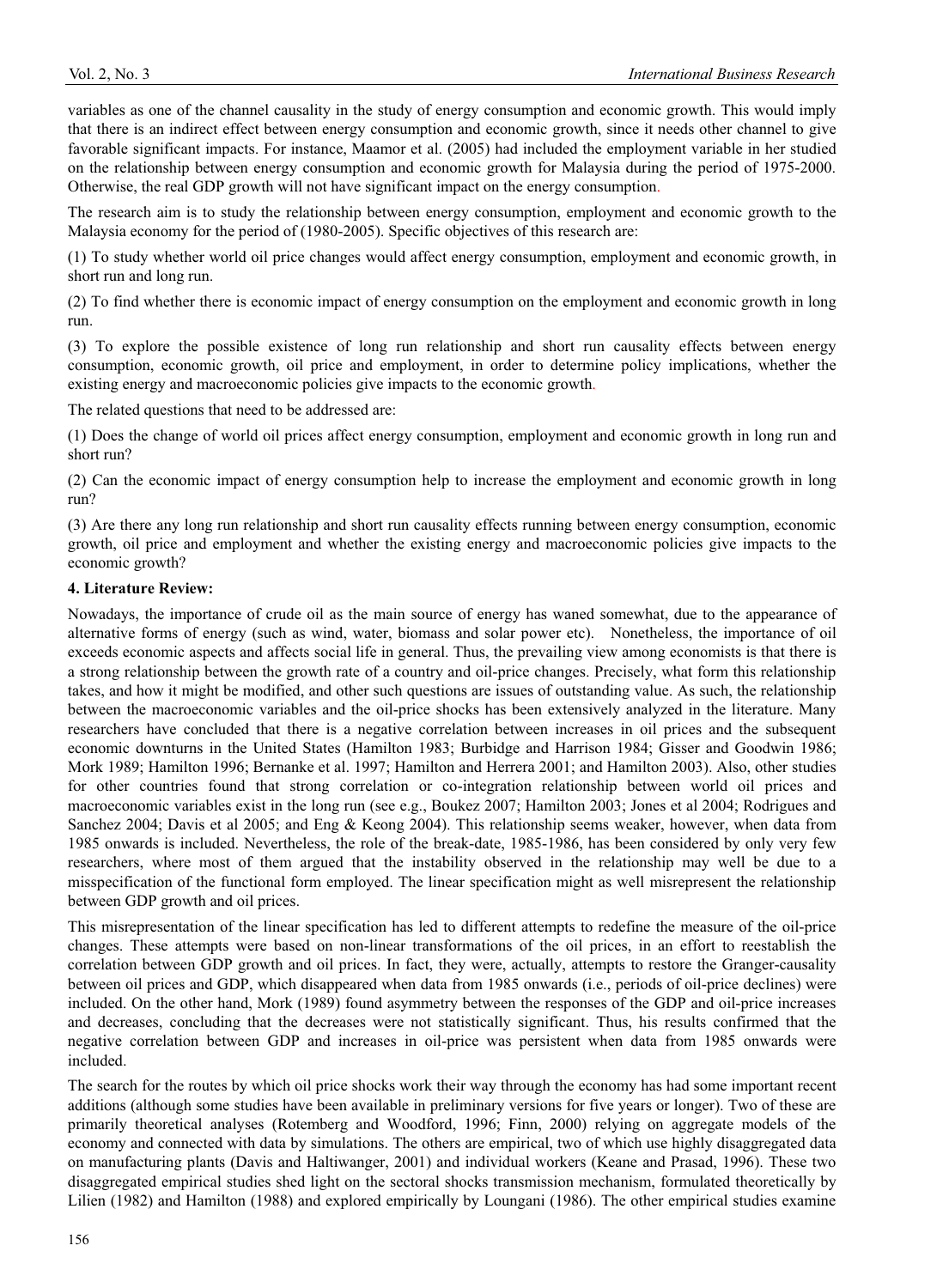supply-side and demand side routes of impact (Lee and Ni, 2002) interest rate routes (Balke and et al, 2002) and interactions in the markets for refined petroleum products (Huntington, 1998). Lee and Ronald (1995) on the other hand, reported that the response of the GDP to an oil-price shock depends greatly on the environment of oil-price stability. An oil shock in a price stable environment is more likely to have greater effects on GDP than one in a price volatile environment. These authors thus proposed a measure that takes the volatility of oil prices into account. They found asymmetry in the effects of positive and negative oil-price shocks, but they also managed to re-establish the above-mentioned negative correlation. In the same way, Hamilton (1996) claimed that it seems more appropriate to compare the prevailing price of oil with what it was during the previous year, rather than during the previous quarter. He therefore proposes defining a new measure, the NOPI (Note 1) which also restores the negative correlation between GDP and oil-price increases

In terms of relationship between energy consumption and economic growth there is now well established in the literature, yet the direction of causation of this relationship remains controversial that is, whether economic growth leads to energy consumption or that energy consumption is the engine of economic growth. The direction of causality has significant policy implications. If, for example, there is unidirectional causality running from economic growth or employment to energy consumption, it may imply that energy policies may be implemented with little adverse or no effects on employment and economic growth. On the other hand, if unidirectional causality runs from energy consumption to income or employment, reducing energy consumption could lead to income cut and reduced employment opportunities or vice versa. If there is 'no causality' in either direction, the co-called 'neutrality hypothesis' would imply that energy policies do not effect economic growth and employment (Asafu-Adjaye, 2000)*.*

Yang (2000) found bidirectional causality between aggregate energy consumption and GDP in Taiwan. However, he observed different directions of causality when energy consumption was disaggregated into different kinds, including coal, oil, natural gas and electricity. His results implied the importance of analyzing the relationship between different sources of energy consumption and GDP. Empirically, the direction of causality between energy consumption and economic activities for the developing as well as for the developed countries had been searched by employing the Granger or Sims techniques. Abosedra and Baghestani (1989) argued that the direct Granger test should be used to determine the direction of this causality. Also, they concluded that for all sample periods tested (1947–1972, 1947–1974, 1947–1979, and 1947–1987); there was a unidirectional causality between GNP and economic growth. The absence of any causality in the United States was also revealed by Erol and Yu (1987) as a part of a larger study including other countries.

Ebohon (1996) found a simultaneous causal relationship between energy consumption and economic growth for Tanzania and Nigeria. Kraft and Kraft (1978) supported the unidirectional causality from GNP growth to energy consumption for the United States of America for the period of 1947-1974. Erol and Yu (1987) tested data for six industrialized countries, and found no significant causal relationship between energy consumption and GDP growth and, energy and employment. Yu et al. (1988) found no relationship between energy and GNP. Yu and Chai (1985) also found causality from energy to GDP in the Philippines, but this causality is reversed in the case of the Republic of Korea. A bi-directional causality between growth of energy consumption and GNP growth was observed in Taiwan Province of China (Hwang and Gum, 1991) while Cheng and Lai (1997) found causality from economic growth to energy consumption and from energy consumption to employment without feedback in Taiwan Province of China. The interest of studying the relationship between energy consumption and economic growth arises from the need to understand the complex links between the two variables. Such understanding is basic to regulators and investors in deregulated electricity markets, in order to design a system that ensures reliability and efficiency.

Generally, we can classify these studies to date into four groups. First, a large number of studies found unidirectional causality running from energy consumption to GDP (see e.g., Altinay and Karagol 2005; Lee and Chang 2005; Shiu and Lam 2004; and Soytas and Sari 2003). Second group of studies found unidirectional causality running from economic growth to electricity consumption (see e.g., Ghosh 2002; Fatai et al. 2004; Hatemi and Irandoust 2005). A third group comprises of studies that found bi-directional causality (see e.g., Soytas and Sari 2003; Oh and Lee 2004; and Yoo 2005). The last group comprises of studies that found no causal linkages between energy, or even electricity, consumption and economic growth (see e.g., Yu, et.al 1988; Cheng 1995; and Stern 1993). However, most of these studies had focused primarily on developing economies. The unidirectional causality between energy consumption and economic growth seems to be more consistent for these countries. So, the conclusion is that a reliable increasing energy supply is required to meet growing energy consumption, and as a result to sustain paths of economic growth. Therefore, a further implication is that energy conservation policies may come into conflict with economic growth.

In the relationship between employment and economic growth, several authors have estimated employment elasticities (a measure of the relationship between employment and economic growth) by using incorporated bivariate models for a variety of nations. Boltho and Glyn (1995) found elasticities of employment with respect to output growth in the order of 0.5 to 0.6 for a set of OECD countries. An International Labour Organization Report (1996) concluded that the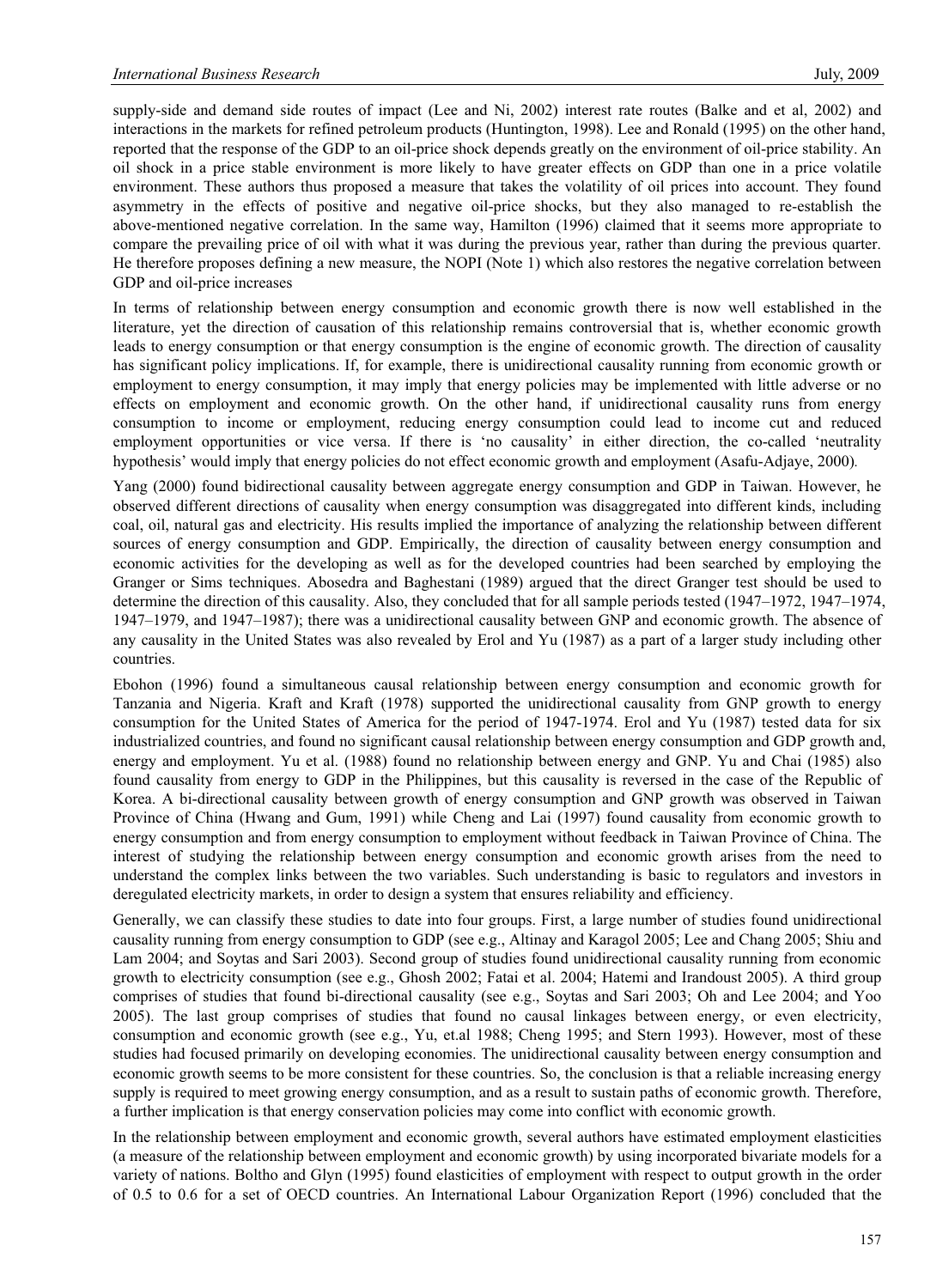responsiveness of employment growth to GDP growth has not declined in industrialized countries as a whole. However, a country-by-country analysis revealed mixed results with little relationship found in Germany, Italy and the UK in the 1990s, thus implying a jobless recovery. Padalino and Vivarelli (1997) found significant differences in employment elasticities between different countries, with an elasticity of approximately 0.5 for the United States and Canada while elasticities for Japan, France, Germany, Italy and the UK were close to zero. Pini (1997) estimated that the employment elasticities in Germany and Japan rose between the periods (1979-1995) compared to (1960-1979) while it declined in France and Sweden and showed little change in Italy, UK and US. He also detected negative employment elasticities in Italy and Sweden for the period 1990-1995.

The majority of studies mentioned above incorporated bivariate models which contain energy and economic growth or employment and economic growth for testing the co-integrating relationships and use error correction models to test for granger causality. Other studies also used bivariate models (see e.g., Nachane et al 1988; Glasure and Lee 1988; Cheng and Lai 1997). Aside from the bivariate models there were a few studies that utilized multivariate models that allow for more than two variables in the co-integrating relationships (see e.g., Oh and Lee 2004; Lee 005; Mehrara 2007; Chen et al. 2007; Mahadevan and Asafu-Adjaye 2007). The most common variables used were total primary energy consumption and real GDP, but many studies also looked at specific sectors and energy forms (e.g. industrial, residential and transportation sector or coal, oil, gas and electricity consumption). Only a few studies included energy prices (including oil prices) as a third variable, but most of them used the consumer price index as a proxy (see e.g., Masih and Masih 1996; Asafu-Adjaye 2000; and Asafu-Adjaye 2007).

Due to these reasons, we will use multivariate co-integrations and divide our model into two; for the first model we add oil prices (as energy price proxy) as a third variable that allows for additional channel of causality and helps to investigate whether oil prices have a significant impact on energy consumption or even a direct effect on employment and GDP growth. In the second model we exclude the oil price variable, as we intend to look at the causality relationship between energy consumption, economic growth and employment.

## **5. Data and Research Methodology**

## *5.1 Data:*

This study uses annual data to examine the causal relationship between oil prices, employment, economic growth and energy consumption for Malaysia. Yearly data on energy consumption from 1980 to 2005 were collected from the Energy Information Administration (EIA) online database (www.eia.doe.com). Total energy consumption was measured in British thermal unit (Btu). The real GDP was measured in constant price (2000 as a base year) denominated in US Dollars and was taken from International Financial Statistics (IFS). Employment of millions of people and average world oil prices dominated in US Dollars in constant price (2000 as base year) were taken from Economic Planning Unit Malaysia (www.epugov.my). Logarithm transformations of energy consumption (LENG), the employment (LEMP), economic growth (LGDP) and average world oil price (LOILP) were all taken before the analysis.

## *5.2 Methodology:*

The time series econometric procedures were used in order to examine the relationship between growth of energy consumed, growth rate of the economy, employment and oil price i.e. whether oil price will affect energy consumption, employment and economic growth and whether energy consumption fuels economic growth or is it the growth rate of income measured by GDP at factor cost which drives the demand for more energy consumption in the economy. There are four steps involved in estimating the relationship between oil price, energy consumption, employment and economic growth. The first step is to test the stationarity of the series or their order of integration, as the series need to be integrated in the same order as shown by the Equation (1). The second step is to examine the presence of a long run relationship among all variables in the equation. However, the long run coefficients are estimated using the associated co-integration model, which is shown in Equations (2) and (3) proposed by the Johansen et al. Once the co-integration is confirmed in the model, the residuals from the equilibrium regression can be used to estimate the error-correction model in the third step. Lastly, several of diagnostic tests – which are tests of normality, autocorrelation, heteroscedasticity in the error term and the stability of model (Figure 2 and 3) have been conducted to examine the validity and reliability of these models. The results of diagnostic tests are summarized in Table 2.

## 5.2.1 Unit Root Test:

To analyse the long run relationship between a set of variables, Johansen and Julieus (2000) procedure suggested the use of co-integration test which require stationary pre-testing. The precondition for the co-integration of time series is for the series to be integrated in the same order. In other words, if two series are co-integrated in order *d* (i.e. *I* (*d*)) then each series has to be differenced *d* times to restore stationarity. For  $d=0$ , each series would be stationary in levels, while for *d*=1, first differencing is needed to obtain stationarity. A series is said to be non-stationary if it has non-constant mean, variance, and auto-covariance over time (Johansen and Juselius, 2000). It is important to cover non-stationary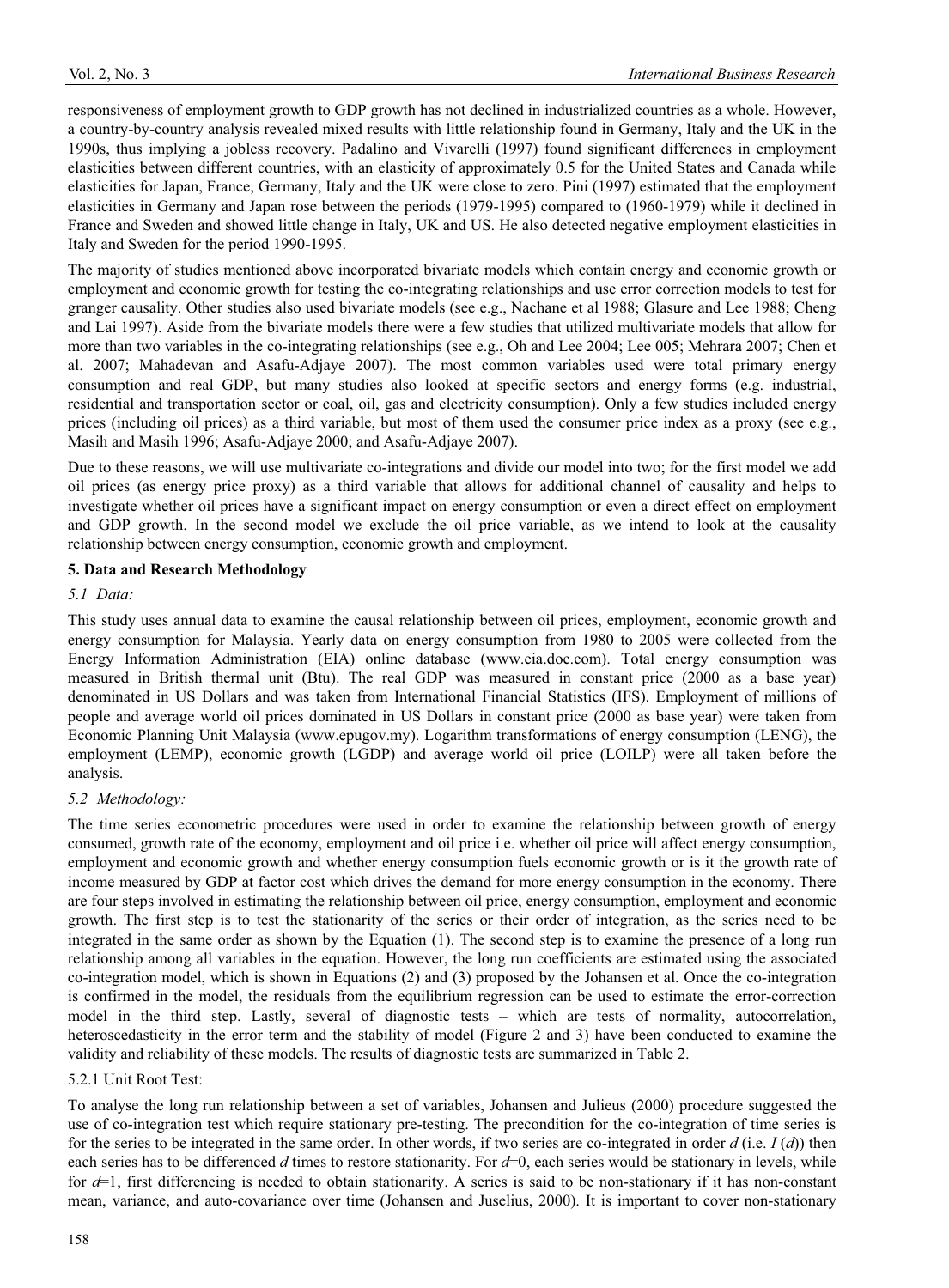variables into stationary process. Otherwise, they do not drift toward along term equilibrium. There are two approaches to test the stationarity: Augmented Dickey and Fuller (ADF) test (1979). and the Phillips-Perron (P-P) test (1988). Here, test is referred to as unit-root tests as they test for the presence of unit roots in the series. These tests correct any serial correlation that might exist in the series by including lagged changes of the residual in the regression. This study first ascertains the time series properties, i.e. GDP growth rate by employing the ADF test for stationarity. The equation estimated for the ADF test is as follows:

$$
\Delta Y_t = \beta_1 + \beta_2 t + \alpha Y_{t-1} + \delta_3 \Sigma \Delta Y_{t-1} + \varepsilon_t
$$
\n(1)

Where  $\varepsilon_t$  is an error term,  $\beta_1$  is a drift term and  $\beta_2t$  is the time trend and  $\Delta$  is the differencing operator. Thus if Y<sub>t</sub> follows Equation (1), and  $\Delta Y_t$  follows a random walk, so  $\Delta Y_t$ -  $\Delta Y_{t-1}$  is stationary. On the other hand,  $\alpha$  and  $\delta$  are coefficient of one period lagged value  $Y_{t-1}$  and  $\Delta Y_{t-1}$ , respectively; where  $\Delta Y_{t-1} = (Y_{t-1} - Y_{t-2})$ .  $\Delta Y_{t-2} = (Y_{t-2} - Y_{t-3})$ . The number of lagged difference terms to include is often determined empirically, the idea being to include enough terms so that the error term in Equation (1) is serially uncorrelated (Gujarati, 2003). Engle and Yoo (1987) suggested the use of the Schwarz Information Criterion (SIC) in order to select an optimum number of lags. In ADF test, it tests whether  $\alpha$ =0, therefore the null and alternative hypothesis of unit root tests can be written as follows:

- Ho:  $\alpha = 0$  (Y<sub>t</sub> is non-stationary or there is a unit root).
- $H_1$ :  $\alpha$  < 0 (Y<sub>t</sub> is stationary or there is no unit root).

The null hypothesis can be rejected if the calculated t value (ADF statistics) lies to the left of the relevant critical value. The alternate hypothesis is that  $\alpha$  is less than zero ( $\alpha$  < 0). This means that the variable to be estimated is stationary. Conversely, we cannot reject the null hypothesis if null hypothesis is that  $\alpha = 0$ , and this means that the variables are non-stationary time series and have unit roots in level. However, normally after taking first differences, the variable will be stationary (Johansen and Juselius, 2000). The underlying critical values were provided in MacKinnon (1991). On the other hand, the specification of P-P test is the same as ADF test, except that the P-P test uses nonparametric statistical method to take care of the serial correlation in the error terms without adding lagged differences (Gujarati, 2003). In this research we will use both of ADF and P-P test to examine the stationary of the target series.

#### 5.2.2 Co-integration Test

The co-integration procedure requires time series system to be non-stationary in their levels. If a non-stationary series has to be differenced *d* times to become stationary, then it is said to be integrated of order *d*: i.e. I (*d*), (Engle and Granger, 1987). When both series are integrated in the same order, we can proceed to examine the presence of co-integration.

For this analysis, empirical studies had been employed such as the Engle and Granger (1987), Johansen (1988) and Johansen and Juselius (1990) method. The Johansen and Juselius test, applies the maximum likehood procedures of the VAR model to determine the number of co-integrating vector. According to this technique, if two variables are co-integrated, the finding of no causality in either direction - one of the possibilities with the standard Granger (1969) and Sims (1972) tests - is ruled out. As long as the two variables have a common trend or co-integrated, causality must exist in at least one direction either unidirectional or bidirectional causality (Granger, 1986 and1988). However, although co-integration indicates the presence or absence of Granger-causality, it does not indicate the direction of causality between variables. This direction of the Granger (or temporal) causality can be detected through the vector error correction model (VECM) derived from the long-run co-integrating vectors. Hence in this study we used two test statistics of co-integration which are the Trace test statistics and Max Eigen value statistics, in order to determine the number *r*, co-integrating vector. Furthermore, we employed the concept of co-integration to investigate the long run equilibrium between the variables in the multivariate Models. The analysis will base on the following equations:

$$
\Delta \ln Y_t = \alpha_0 + \Sigma \beta_i \Delta \ln Y_t + \Sigma \chi_j \Delta \ln X_t + \varepsilon_t \tag{2}
$$

$$
\Delta \ln X_t = \gamma_0 + \Sigma \sigma_i \Delta \ln X_t + \Sigma \tau_j \Delta \ln Y_t + \varepsilon_t \tag{3}
$$

Where  $(Y_t, X_t)$  are real income and energy consumption respectively;  $\Delta$  is a difference operator,  $\varepsilon_t$  is a random error term with mean zero,  $\alpha_0$  and  $\gamma_0$  are drift terms,  $\beta_i$ ,  $\chi_j$ ,  $\sigma_i$  and  $\tau_j$  are the coefficient estimates for independent variables. To perform the co-integration test, we have created the null hypothesis as there is no co-integration  $(r = 0)$  among variables. If Trace statistics or Max Eigen values exceed the critical value, we will reject the null hypothesis of no co-integration, which means that coefficients values of independent variables are not equal to zero. This would mean that, co-integration exists between two variables  $(Y_t, X_t)$ . Therefore, the null and alternative hypothesis of unit root tests can be written as follows:

- $H_0$ : (r = 0, or no co-integration exists between  $Y_t$ , and  $X_t$ ).
- $H_1$ : (r  $\neq$  0, or co-integration exists between  $Y_t$ , and  $X_t$ ).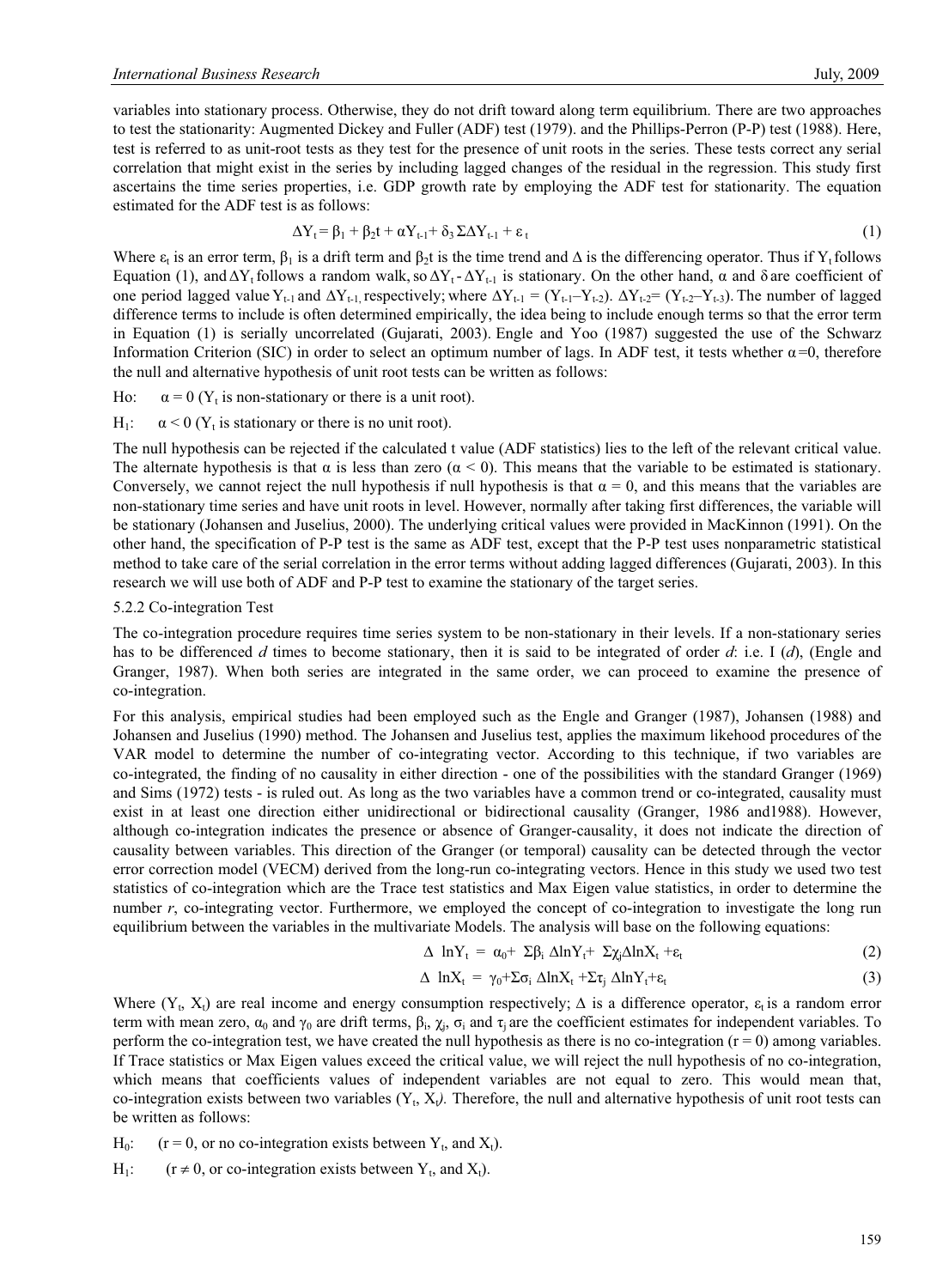The result of the co-integration test will be sensitive to the lag chosen. For this co-integration test, we used the Johansen and Juselius (2000) co-integration test and determined the proper lag profile on the basis of the SIC procedure. If the variables are co-integrated, then it implies that causality among the variables must exist, at least in one direction.

#### 5.2.3 Vector Error-Correction Modeling (VECM)

If the series are co-integrated, Granger representation theorem states that an error correction model (ECM) describes the dynamic relationship. The VECM is a restricted VAR designed for use with non-stationary series that are known to be co-integrated. The VECM has co-integration relations built into the specification so that it restricts the long-run behavior of the endogenous variables to converge to their co-integrating relationships while allowing for short-run adjustment dynamics. The co-integration term is known as the error correction term since the deviation from long-run equilibrium is corrected gradually through a series of partial short-run adjustments. The advantage of ECM framework lies in its strength of capturing both the short run dynamics and long run equilibrium relation between two series. Durr (1993) observed that the error correction model are appropriate when the dependent variable is known to exhibit short run changes in response to changes in the independent variables.

Engle and Granger (1987) demonstrated that once a number of variables (say,  $X_t$  and  $Y_t$ ) are found to be co-integrated, there always exists a corresponding error-correction representation which implies that changes in the dependent variable are a function of the level of disequilibrium in the co-integrating relationship (captured by the error-correction term) as well as changes in other explanatory variable(s). The short-term variation can be predicted by using ECM. Masih and Masih (1996), for instance, proposed the ECM, which can be explained by the following equation:

$$
\Delta Y_t = \alpha_0 + \Sigma \beta_i \Delta X_{t-1} + \Sigma \chi_j \Delta Y_{t-1} + \gamma_i ECT_{t-1} + \varepsilon_t
$$
\n
$$
\tag{4}
$$

$$
\Delta X_t = \alpha_0 + \Sigma \beta_i \Delta Y_{t-1} + \Sigma \chi_j \Delta X_{t-1} + \gamma_i ECT_{t-1} + \epsilon_t
$$
\n
$$
(5)
$$

$$
ECT = Y_t - \delta X_t \tag{6}
$$

where  $(Y_t, X_t)$  are real income and energy consumption respectively,  $\Delta$  is a difference operator,  $\varepsilon_t$  is a random error term with mean of zero,  $\alpha_0$ ,  $\beta_i$  and  $\chi_i$  are the coefficient estimates for independent variables, which need to be derived through a VAR regression,  $\delta$  is the co-integrating factor, which can be derived through OLS in a first stage and  $\gamma_i$  is the coefficient estimates for error correction term  $(ECT<sub>t-1</sub>)$ . ECT stands for error correction term, which can also be interpreted as the speed of adjustment (Soytas and Sari, 2003; and Masih and Masih, 1996)*.* It is then possible to verify the causality between the studied variables. In our case, for instance, Equation (4) will be used to test causation from energy consumption  $(X_t)$  to real income  $(Y_t)$ , and Equation (5) will be used to test causality from income  $(Y_t)$  to energy consumption  $(X_t)$ . The causality test is examined by conducting a *Wald* Test that is by calculating the joint *F* statistics of the dynamic terms based on the null hypothesis where asset of coefficients on the lagged values of independent variables is equal to zero. Therefore, the null hypothesis and alternative hypothesis in the VECM causality test can be written as follow:

H<sub>0</sub>: Coefficient of  $β_i$  and  $χ_i$  is equal to 0.

H<sub>1</sub>: At least one of the coefficients of  $\beta_i$  and  $\chi_j$ , is not equal to 0.

We will conclude that the independent variables do not cause dependent variables if the null hypothesis cannot be rejected. A consequence of relationships described by Equation (4) to (5) is that either  $\Delta X_t$ ,  $\Delta Y_t$  or a combination of both must be caused by  $ECT_{t-1}$  which is itself a function of  $X_{t-1}$ ,  $Y_{t-1}$ . Intuitively, if  $(X_t, Y_t)$  share a common trend, then the current change in  $X_t$  (say, the dependent variable) is partly the result of  $X_t$  moving into alignment with the trend value of  $Y_t$  (say, the independent variable). The Granger-causality (or endogeneity of the dependent variable) can be exposed either through the statistical significance of:

(i) the lagged ECTs by a t-test;

(ii) a joint test applied to the significance of the sum of the lags of each explanatory variables in turn, by a joint F or Wald Chi Square test;

(iii) a joint test of all the set of terms just described in (i) and (ii) by a joint F or Wald Chi-Square test, i.e. taking each of the parenthesized terms separately.

Thus, the non-significance of both the t and F or Wald Chi-Square tests in the VECM indicates econometric exogeneity of the dependent variables (Engle and Granger, 1987). In addition to indicating the direction of causality among variables, the VECM approach allows us to distinguish between 'short-run' and 'long-run' Granger causality. When the variables are co-integrated, in the short-term, deviations from this long-run equilibrium will feed back on the changes in the dependent variable in order to force the movement towards the long-run equilibrium. If the dependent variable (say, the change in the energy consumption) is driven directly by this long-run equilibrium error, then it is responding to this feedback. Otherwise, it is responding only to short-term shocks to the stochastic environment. The F-tests of the 'differenced' explanatory variables give us an indication of the 'short-term' causal effects, whereas the 'long-run' causal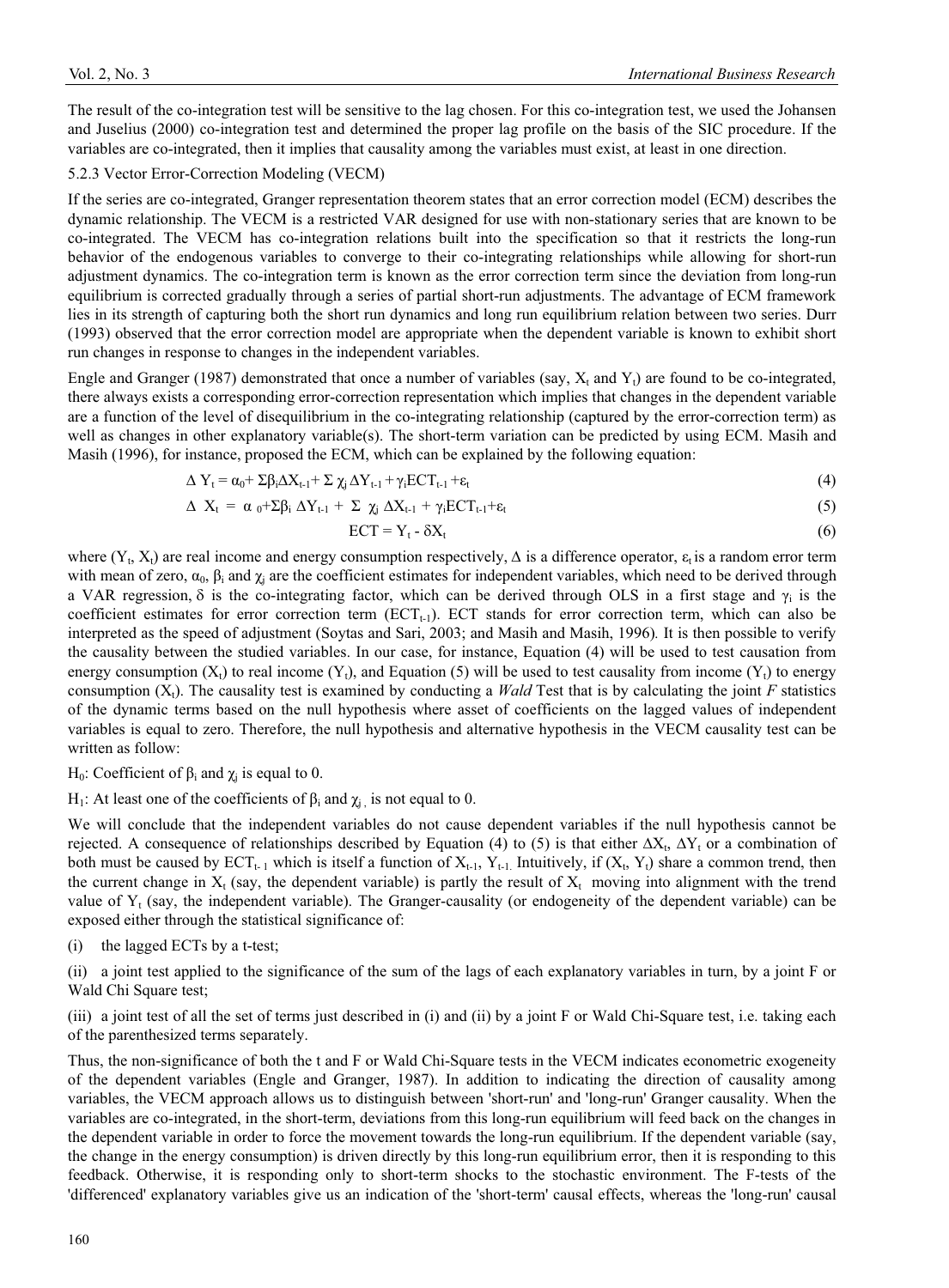relationship is implied through the significance. Otherwise, the 't' test(s) of the lagged error-correction term(s) (ECT) is derived from the long-run co-integrating relationship(s).

According to the empirical literatures analyzing causality between energy consumption and economic growth, when causality flows from energy to income (unidirectional). the economy is dependent on energy and economic growth can be adversely affected by the energy saving policies which means a reduction in energy consumption. Boehm (2007) found that in 8 out of 23 of the European Countries the causalities are running from energy consumption to economic growth which means that energy saving policies could harm the economic growth to this related countries. However, when causality flows from income to energy, the economy is relatively less dependent on energy and environmental policies would have little or no impact on economic growth. In other words, energy conservation policies might be initiated without any negative effect on economic growth (Boehm, 2007). Bidirectional causality, on the other hand, suggests that energy and economic growth complement each other (Lee, 2005) and jointly determined and affected at the same time, but efficiency policies have no negative impact in the short run (Boehm 2007).

These theoretical contentions have been generally based on positive causality. However, when causality is negative, the energy dependence interpretation becomes less intuitive and opens to other alternative interpretations (Lee, 2005). In fact, when causality flows negatively from energy to income, increasing energy consumption would lead to lower economic growth. Conversely, when causality flows negatively from income to energy, increased economic growth results reduced energy consumption. The interpretation of such causality is not as clear as several factors may be the culprits in the adverse impact on energy. In fact, oil price factors also may put upward pressure on energy consumption (Squalli, 2007). Thus, to analyse the causality between the studied variables, this research has developed several models, associated by VECM framework which shown in the following models:

Model 1: VECM for Oil Price, Consumption, Real GDP, Employment and Total Energy include the following equations:.

1- Enegy Consumption Equation (ENG)

 $\Delta$ lnEng<sub>t</sub>=  $\sigma_{10}+\Sigma \sigma_{11} \Delta$ lnEng<sub>t-1</sub>+ $\Sigma \sigma_{12} \Delta$ lnOilp<sub>t-1</sub>+ $\Sigma \sigma_{13} \Delta$ lnEmp<sub>t-1</sub>+ $\Sigma \sigma_{14} \Delta$ lnGdp<sub>t-1</sub>+  $\gamma_{it} ECT_{t-1}$ +  $\varepsilon_t$ 

Where;  $*{ECT_{t-1}= lnEng_{t-1} - \Phi_0 - \Phi_1lnOilp_{t-1} - \Phi_2lnGdp_{t-1} - \Phi_3lnEmp_{t-1}}$ 

2- Economic Growth Equation (GDP)

 $\Delta$ lnGdp<sub>t</sub> =  $\sigma_{20}+\Sigma\sigma_{21}\Delta$ lnGdp<sub>t-1</sub>+ $\Sigma\sigma_{22}\Delta$  lnOilp <sub>t-1</sub>+ $\Sigma\sigma_{23}\Delta$ lnEmp<sub>t-1</sub>+ $\Sigma\sigma_{24}\Delta$ lnEng<sub>t-1</sub>+  $\gamma_{ii}ECT_{t-1}+\epsilon_t$ 

Where; \*ECT  $_{t-1}$ = lnGdp<sub>t-1</sub>-  $\Phi_0 - \Phi_1$ lnOilp<sub>t-1</sub> –  $\Phi_2$ lnEmp<sub>t-1</sub> –  $\Phi_3$ lnEng<sub>t-1</sub>

3- Employment Level Equation (EMP)

 $\Delta$ lnEmp<sub>t</sub> =  $\sigma_{30}$ +  $\Sigma \sigma_{31}$  $\Delta$ ln Emp<sub>t-1</sub>+ $\Sigma \sigma_{32}$  $\Delta$ lnOilp<sub>t-1</sub> + $\Sigma \sigma_{33}$  $\Delta$ lnGdp<sub>t-1</sub>+ $\Sigma \sigma_{34}$  $\Delta$ lnEng <sub>t-1</sub>+  $\gamma_{it}$ ECT<sub>t-1</sub>+ $\varepsilon$ <sub>t</sub>

Where;  $*ECT_{t-1} = lnEmp_{t-1} - \Phi_0 - \Phi_1 lnOilp_{t-1} - \Phi_2 lnGdp_{t-1} - \Phi_3 lnEng_{t-1}$ 

4- World Oil Price Equation (WOILP)

 $\Delta$ lnOilp<sub>t</sub> =  $\sigma_{40}$ +  $\Sigma \sigma_{41}$  $\Delta$ lnOilp<sub>t-1</sub>+ $\Sigma \sigma_{42}$  $\Delta$ lnEmp<sub>t-1</sub>+ $\Sigma \sigma_{43}$  $\Delta$ ln Gdp<sub>t-1</sub>+ $\Sigma \sigma_{44}$  $\Delta$ lnEng <sub>t-1</sub>+  $\gamma_{it}$ ECT<sub>t-1</sub>+ $\varepsilon$ <sub>t</sub>

Where;  $*ECT_{t-1} = ln Oilp_{t-1} - \Phi_0 - \Phi_1 ln Emp_{t-1} - \Phi_2 ln Gdp_{t-1} - \Phi_3 ln Eng_{t-1}$ 

Model 2: VECM for Total Energy Consumption, real GDP and Employment include the following equations:

1- Enegy Consumption Equation (ENG)

 $\Delta$ lnEng<sub>t</sub>=  $\sigma_{10}$  +  $\Sigma \sigma_{11} \Delta$ lnEng <sub>t-1</sub> +  $\Sigma \sigma_{12} \Delta$ lnEmpt<sub>-1</sub> +  $\Sigma \sigma_{13} \Delta$ lnGdp<sub>t-1</sub> +  $\gamma_{ii}$ ECT<sub>t-1</sub> +  $\varepsilon$ 

Where; \*ECT<sub>t-1</sub>=  $lnEng_{t-1} - \Phi_0 - \Phi_1 lnGdp_{t-1} - \Phi_2 lnEmp_{t-1}$ 

2- Economic Growth Equation (GDP)

 $\Delta$ lnGdp<sub>t</sub> =  $\sigma_{20}+\Sigma \sigma_{21} \Delta$ lnGdp<sub>t-1</sub> +  $\Sigma \sigma_{22} \Delta$ lnEmp<sub>t-1</sub> +  $\Sigma \sigma_{23} \Delta$ lnEng<sub>t-1</sub> +  $\gamma_{it}ECT_{t-1}$  +  $\varepsilon_{t}$ 

Where; \* $ECT_{t-1}$ = lnGdp<sub>t-1</sub>-  $\Phi_0$ -  $\Phi_1$ lnEmp<sub>t-1</sub>-  $\Phi_2$ lnEng<sub>t-1</sub>

3- Employment Level Equation (EMP)

 $\Delta$ lnEmp<sub>t</sub> =  $\sigma_{30}$ +  $\Sigma \sigma_{31}$   $\Delta$ lnEmp<sub>t-1</sub>+  $\Sigma \sigma_{32}$  $\Delta$ lnGdp<sub>t-1</sub>+  $\Sigma \sigma_{33}$   $\Delta$ lnEng<sub>t-1</sub>+  $\gamma$ <sub>it</sub>ECT<sub>t-1</sub>+ $\varepsilon$ <sub>t</sub>

Where;  $*{ECT}_{t-1}$ = lnEmp<sub>t-1</sub> -  $\Phi_0$  -  $\Phi_1$ lnGdp<sub>t-1</sub> -  $\Phi_2$ lnEng<sub>t-1</sub>

Where  $\sigma_{1t}$ ,  $\sigma_{2t}$ ,  $\sigma_{3t}$ , and  $\sigma_{4t}$ , are parameters to be estimated in the equations, which need to be derived through a VAR regression,  $\Phi$  is the co-integrating factor, which can be derived through OLS in the first stage and  $\gamma_{it}$  is the coefficient estimates for error correction term (ECT<sub>t-1</sub>).  $\Delta$  is a difference operator;  $\varepsilon_t$  is a random error term with mean of zero. Therefore, the null hypothesis and alternative hypothesis in the above VECM models test can be written as follow:

H<sub>0</sub>:  $\sigma_{1t}$ ,  $\sigma_{2t}$ ,  $\sigma_{3t}$ , and  $\sigma_{4t}$  are equal to 0 (There is no causality).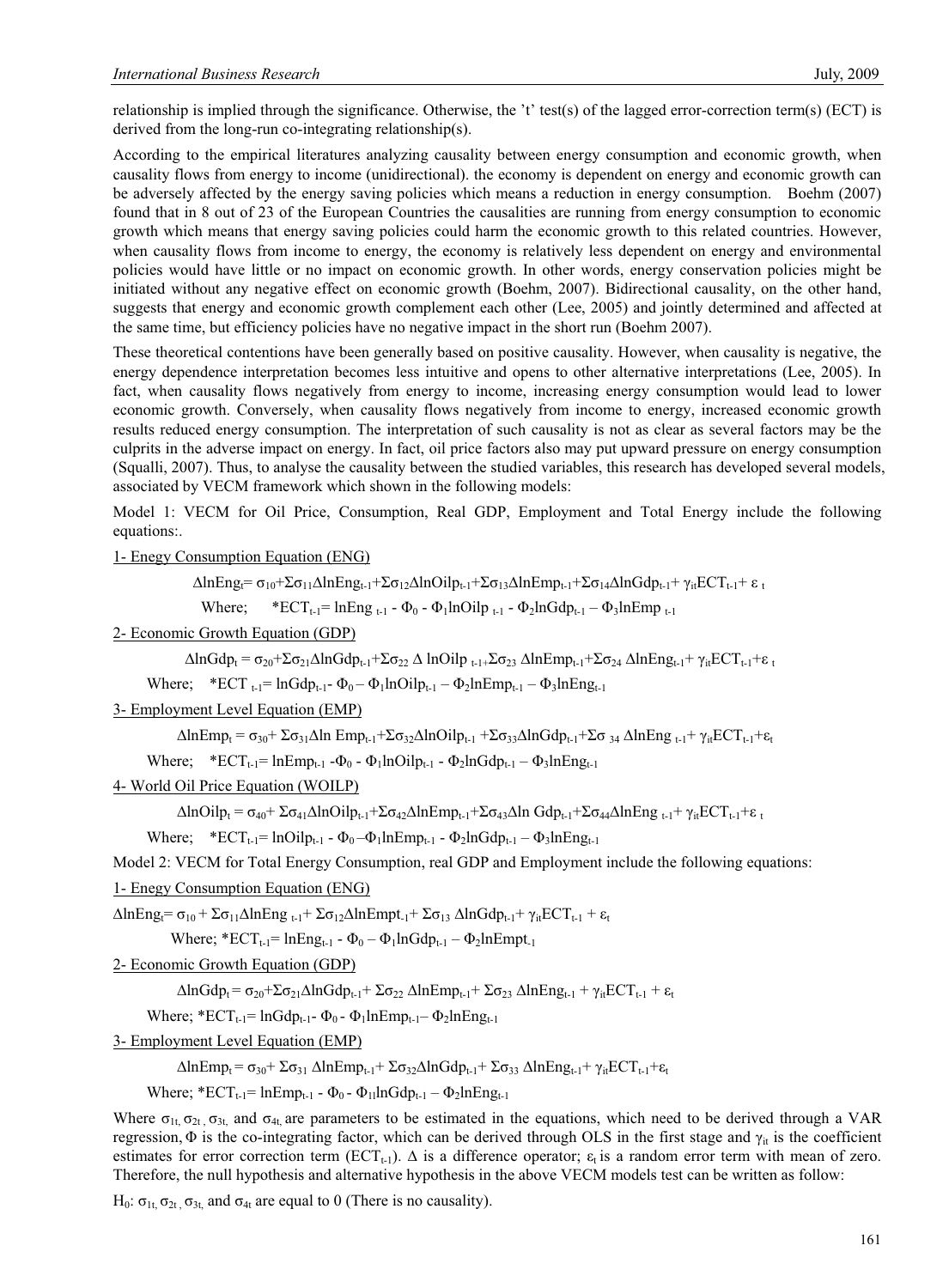H<sub>1</sub>: At least one of coefficient of  $\sigma_{it}$  is not equal to 0 (There is causality).

If the computed F-statistics is above the critical value, we reject the null hypothesis. This means that the independent variables do not cause dependent variables. Then, it concludes that there is at least one direction or unidirectional of causality effect among the variables. On the other hand, if the calculated F-statistics is lower than critical value, we cannot reject the null hypothesis of no causality among the variables in the short run. In other words, there is no causality found in the model. Meanwhile the value of the residual estimated error correction term (ECT<sub>t-1</sub>), are estimated in the deviation from long run equilibrium in period (t-1).

Statistically, the equilibrium of ECT is zero, suggesting that (in this case  $\Delta LGDP_t$  and  $\Delta LENG_t$ )  $\Delta LGDP_t$  adjusts to changes in  $\Delta$ LENG<sub>t</sub> in the period (t-1). If the computed value of ECT is nonzero then the model is out of equilibrium. If  $\triangle$ LENG<sub>t</sub> is zero and ECT<sub>t-1</sub> is positive, this means that  $\triangle$ LGDP<sub>t</sub> is too high to be in equilibrium, that is,  $\triangle$ LGDP<sub>t</sub> is above its equilibrium value. Since the  $\gamma_{it} ECT_{t-1}$  (coefficients estimate of  $ECT_{t-1}$ ) is expected to be negative, as shown by all equations in Model 1 and 2,  $\Delta LGD_t$  will be negative to restore the equilibrium. That is, if  $\Delta LGD_t$  is above its equilibrium, it will start falling in the next period to correct the equilibrium error.

Conversely, if the ECT is negative and the  $\Delta LGDP_t$  is below its equilibrium value,  $\gamma_i ECT_{t-1}$  will be positive, which will cause  $\Delta LGP_t$  to be positive, leading  $\Delta LGDP_t$  to rise in period t. Thus, the absolute value of  $\gamma_{it}$  decides how quickly the equilibrium is restored. The coefficient of the lagged error-correction term  $(ECT<sub>t-1</sub>)$ , however, is a short-term adjustment coefficient and represents the proportion by which the long-run disequilibrium (or imbalance) in the dependent variable is being corrected in each short period. Non-significance or elimination of any of the 'lagged error-correction terms' affects the implied long-run relationship and may be a violation of theory. The non-significance of any of the 'differenced' variables which reflects only short-run relationship, however, does not involve such violations because theory typically has little to say about short-term relationships (Thomas, 1993).

## **6. Empirical Results:**

We have estimated the relationship between energy consumption, real GDP, employment and world oil prices for Model 1 and Model 2. These estimations are presented step by step as follows:

## *Unit-Root Tests*

This section analyses the time series properties of data during the period of 1980-2005 which were used in the ADF and P-P unit root tests. These unit-root tests were performed on both levels and first differences of ADF and P-P tests for all variables, as can be seen in Table 3.

Table 3 shows that all variables have a unit root in their level for ADF and P-P test, since the *p*-value for all series are not significant. Based on these estimated results, we failed to reject the null hypothesis of unit roots at all level. However, when we performed the unit root test at first difference, I(1), the results of ADF and P-P indicated that all variables are stationary at first difference or I(1) the *P*-value is significant at 1% and 5%. This means that after we have taken the first difference of all variables, we discovered that there is no evidence of the existence of unit roots in ADF and the P-P tests. Interestingly, however, first differencing of all the variables shows stationarity under this test.

#### *6.1 Co-integration Test*

The result of the co-integration test for multivariate via the Johansen and Juselius procedure for Model 1 and 2 are provided in Table 4. This table presents the Johansen co-integration test at selected lag levels from the minimum of SIC. We have chosen minimum SIC which is at lag 2 for this multivariate model. The null hypotheses of non co-integration were rejected, suggesting that at least one co-integrating vector existed. Also, the results of maximal eigenvalue for both models are reported in Table 4.

Table 4 shows that the null hypothesis (there is no co-integration,  $r = 0$ ), is clearly rejected since the trace statistics and maxi eigenvalue exceeds the critical values at 1% and 5% level. Therefore, it can be concluded that there is only one co-integrating relation among the variables in Model 1. This implies that all variables, namely LENG, LGDP, LEPM and LOILP, are co-integrated and follow a common long run path. On the other hand, the results for Model 2 of co-integration implied that the null hypothesis of  $r = 0$ ,  $r \le 1$  and  $r \le 2$  have been rejected since the computed value (*F*-value) of Trace test is more than critical value at 1% and 5% level. Meanwhile for max eigenvalue, it indicates that the null hypothesis of  $r = 0$  and  $r \le 2$  have been rejected at 5% level. However, at 1% level, all maxi eigenvalue are not significant. These results of co-integration for Model 2 indicate that there are 3 co-integrating equations of Trace statistics and max eigenvalue indicates 1 co-integrating equations, at 5% level. The results of co-integration in Model 2 indicate that all variables are co-integrated and present a long run relationship. The presence of co-integration among these variables also had been found by other researchers (see e.g., Ghosh 2002; Fatai et al 2004; and Hatemi and Irandoust 2005). Maamor et al. (2005) found that there is presence a co-integration relationship between economic growth, energy consumption and employment in the long run for Malaysia during the period of 1975-2000. Pedroni (2004) also, indicated at least one co-integrating relation for the panel of 19 European countries, which confirmed the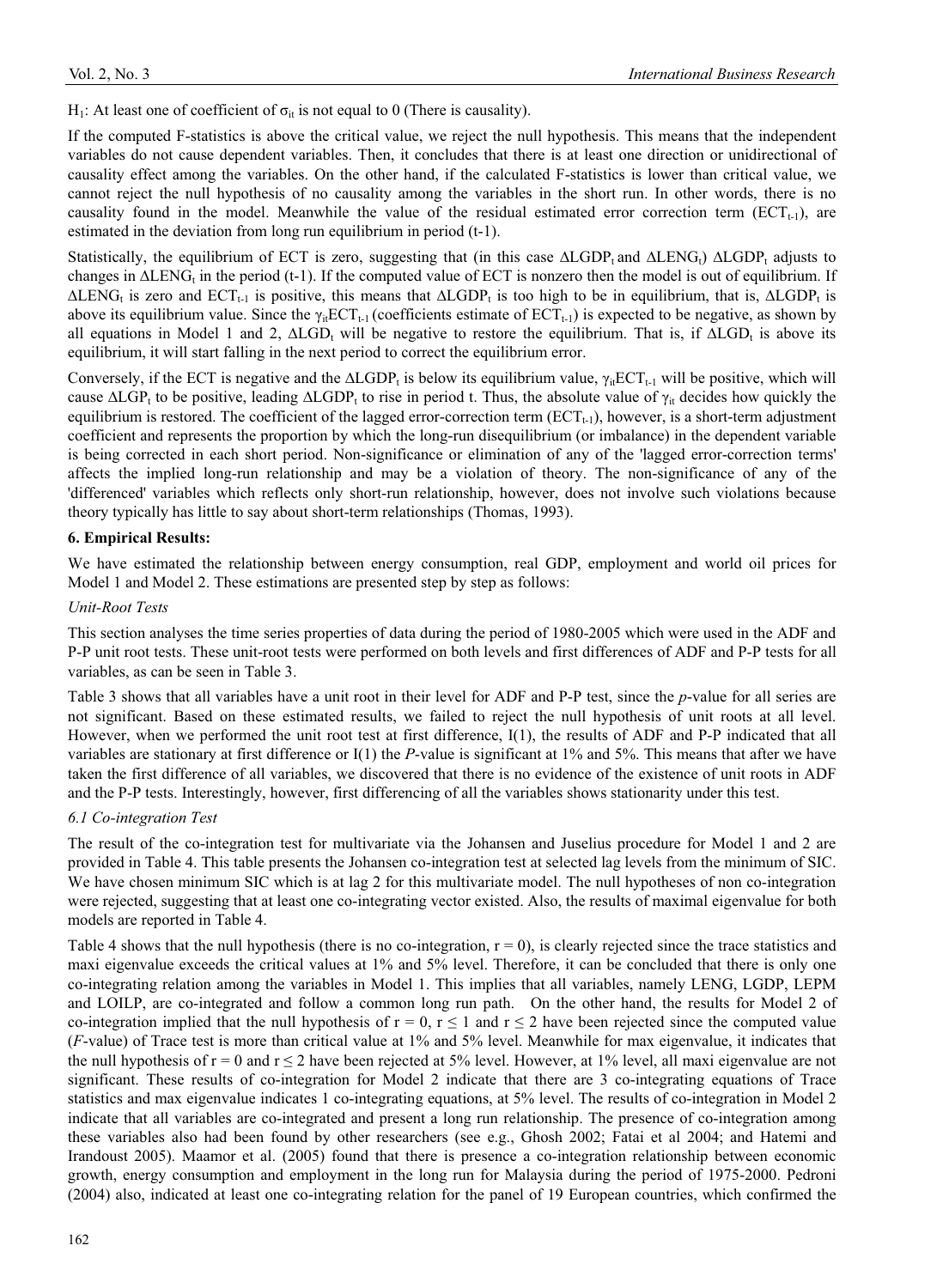presence of long run relationship between the energy consumption, economic growth and energy price. The results for Malaysia indicated that there is existence long run co-integrating relationships among the variables. Based on the Johansen and Juselius Co-integration test, its show that in the Model 1 there is only one co-integrating relationship among the variables and while in Model 2 there are 3 co-integrating relationship. The results for model 1 and 2 are presented below:

First: Long Run Co-integration Consumption Equation:

Model 1

 $LENG_t = 21.4 - 1.18LGDP_{t-1} + 4.92LEMP_{t-1} - 0.0062LOILP_{t-1}$ SE:  $(0.328)$   $(0.695)$   $(0.04)$ t :  $(-3.590)$   $(7.069)$   $(-.1522)$ 

Model 2;

 $LENG_t = 21.4 - 0.877 LGDP_{t-1} + 4.111LEMP_{t-1}$  SE: (0.557) (1.17) t :  $(-1.57)$   $(3.494)$ 

Model 1 (Equation 1) shows that the real GDP and level of employment have emerged as significant determinant of energy consumption function, with *t*-value (3.590 and 7.069), but the average world oil price was not significant. However, when we excluded the oil price variables in the second Model we found that the real GDP is no longer give significant impact to the energy consumption. This indicated that oil price variables have improved the number of significant variables in the Model 1. The results would imply that real GDP growth has significant impacts to energy consumption through an oil price channels. However in Model 2, only employment variable was significant (t-value, 3.494). The value of income elasticity of demand for energy is greater than unity (1.18), for model 1. This result is in line with the Goldstein-Khan values [1.0, 2.0] for typical income elasticity (Goldstein and Khan, 1985). The estimated results of coefficients in the model 1 inferred that, there was strong negative relationship between Real GDP and Energy Consumption, with negative sign. Also, other studies support our finding, for instance Selamah et al (2005) found strong long run relationship between Real GDP and energy consumption in Malaysia (see also e.g., Gupta-Kapoor and Ramakrishanan 1999; Stern 2000; Ghosh 2002; Fatai et al 2004; and Hatemi and Irandoust 2005).

Second: Long Run Co-integration GDP Equation:

Model 2;

 $LGDP_t = 18.1 - 1.139$ LENG<sub>t-1</sub> + 4.686LEMP<sub>t-1</sub> SE:  $(0.245)$   $(0.602)$ t:  $(-4.65)$   $(7.77)$ 

Model 2 shows that there is positive relationship between employment and economic growth. This result seem support our expected findings which suggested that when employment growth increase there will be increased in economic growth.

Third: Long Run Co-integration EMP Equation:

Model 2  $LEMP_t = 4.34 + 0.243LENG_{t-1} + 0.213LGDP_{t-1}$ SE:  $(0.0243)$   $(0.05)$ t:  $(5.61)$   $(4.23)$ 

The employment equation in 2 above shows that there is a significant relationship between EMP, ENG and GDP respectively. These results indicate that there is positive relationship between energy consumption and employment, in the long run. This means that the increased level of energy used could lead to increase of employment growth.

*6.2 Vector Error-Correction Models (VECM)* 

#### *VECM Granger Causality Wald Test Result Interpretation*

As mentioned earlier, the F-tests of the 'differenced' explanatory variables gave us an indication of the 'short-term' causal effects, whereas the 'long-run' causal relationship is implied through the significance of the 't' test(s) for the lagged error-correction term(s) (ECT) which contains the long-term information since it is derived from the long-run co-integrating relationship(s). In order to determine the lag length of the VAR model, information theoretic model selection criteria attributed to Schwarz (1978) (Schwarz information criteria) were considered. Based on this procedure, a VAR [12] specification is selected for this analysis.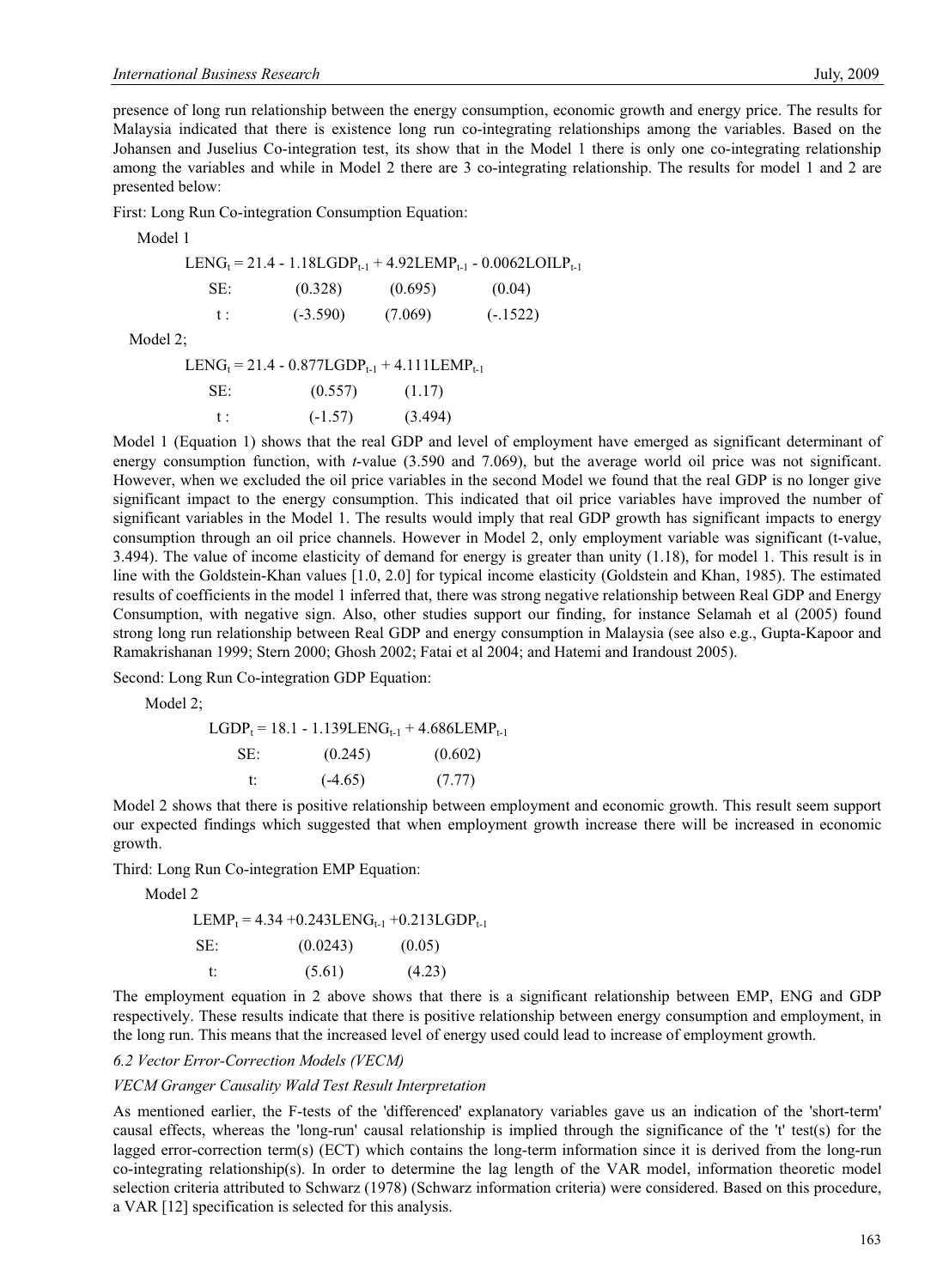After experimenting with the general form of the ECM for each equation in both models, we found that at least one of the coefficients estimates was not equal to one. Hence the null hypothesis has been rejected. The estimated Error Correction Models for Short Run Analysis are presented and discussed in the following:

First: Short Run VECM for ENG Equations:

Model 1;

|                  |                      |       | $\Delta$ lnEng <sub>t</sub> = -0.031 + 1.77 $\Delta$ lnGdp <sub>t-1</sub> - 2.09 $\Delta$ lnEmp <sub>t-1</sub> - 0.061 $\Delta$ lnOilp <sub>t-2</sub> - 0.652ECT <sub>t-1</sub> + $\varepsilon$ <sub>t</sub> |           |           |
|------------------|----------------------|-------|--------------------------------------------------------------------------------------------------------------------------------------------------------------------------------------------------------------|-----------|-----------|
|                  | SE: (0.036) (0.423)  |       | (0.67)                                                                                                                                                                                                       | (0.03)    | (0.151)   |
|                  | $F:$ (-0.859) (4.18) |       | $(-3.123)$                                                                                                                                                                                                   | $(-1.87)$ | $(-4.29)$ |
| $P-value = 0.27$ |                      | 0.000 | 0.0002                                                                                                                                                                                                       | 0.06      | 0.000     |
|                  |                      |       | $R^2$ = 0.723 , F-Statistics = 3.77, SSE = 0.016 , ECT <sub>t-1</sub> = -0.652                                                                                                                               |           |           |

## Model 2;

|                  |                    |       | $\Delta$ lnEng <sub>t</sub> = 0.021 + 1.48 $\Delta$ lnGdp <sub>t-1</sub> - 1.98 $\Delta$ lnEmp <sub>t-1</sub> - 0.54ECT <sub>t-1</sub> + $\varepsilon$ <sub>t</sub> |            |  |
|------------------|--------------------|-------|---------------------------------------------------------------------------------------------------------------------------------------------------------------------|------------|--|
|                  | SE: (0.026) (0.32) |       | (0.558)                                                                                                                                                             | (0.10)     |  |
|                  | F: (0.823) (4.622) |       | $(-3.546)$                                                                                                                                                          | $(-5.247)$ |  |
| $P-value = 0.25$ |                    | 0.000 | 0.0002                                                                                                                                                              | 0.000      |  |
|                  |                    |       | $R^2$ = 0.76, F-Statistics = 6.7, SSE = 0.03, ECT <sub>t-1</sub> = 0.54                                                                                             |            |  |

Model 1 shows that the real GDP, level of employment and average world oil price have emerged as significant determinant of energy consumption function. While Model 2 shows that all determinants were also found to be significant, at 1% level. The aggregate energy consumption is found to be oil price and was inelastic demand ( $\alpha$  < 1).This coefficient estimate is (-0.061) while the value of income elasticity of demand energy is greater than unity (1.77 and 1.48) for Model 1 and 2, respectively. The income and price elasticity estimates were in line with the Goldstein-Khan results [-0.50, -1.0] for typical price elasticity and [1.0, 2.0] for typical income elasticity (Goldstein and Khan, 1985).

The significant value of real income in the energy consumption function would indicate that in the short run there is positive unidirectional causality running from real income to energy consumption. This result was consistent for both models, captured by Wald test where P-value was 0.00 and significant at 1% level. These results inferred that the growth rate of national income would lead to more demand for energy consumption. The income elasticity of energy consumption (Model 1 and 2) values was found to be elastic  $(\alpha > 1)$ , since the coefficient estimates were 1.77 and 1.48 respectively**.** The coefficient estimates of Model 1 (1.77) indicates that, in the short run when national income increases by 100% then the energy consumption would increase by 177%. The positive unidirectional causality running from economic growth to energy consumption seems to be more consistent for developing countries (see, e.g., Ghosh 2002; Fatai et al. 2004; Hatemi and Irandoust 2005; and Jay Squalli 2006).

Moreover, the coefficients of employment for model 1 and 2 were -2.09 and -1.98 respectively, and were the most effective coefficient among all the variables. This means that, if holding other independent variables constant and employment increases by 1%, the energy demand will decrease nearly by 2%. Then, it can be concluded that the energy demand is very sensitive to the level of employment. Also, this means that there is significant negative unidirectional causality running from employment to energy consumption at 1% and 5% level. In other words, the increase of the employment level would lead to the decrease of energy consumption, and vice versa. However, the results indicated that 76% of the energy demands variation was explained by the independent variables. The negative relationship between employment and energy consumption could be explained by the energy saving policy.

The estimated models also indicated that the null hypothesis which is world oil price does not cause to energy consumption, can be rejected with the significance at 10% level. This means that in short run the changes in world oil price would effect the energy consumption. Also, there is a negative unidirectional causality between oil price and energy consumption. However, if the world oil prices increase, the energy consumption will decrease.

The estimated coefficient of the error correction term  $(ECT<sub>t-1</sub>)$  for Model 1 and Model 2 are highly significant at 1% and 5% level. This suggests the validity of a long run equilibrium relationship among the variables. In other words, the energy consumption systems had corrected its previous period's disequilibrium for the long term. However, if the changes of energy consumption were driven directly by this long-run equilibrium error, then it was responding to this feedback by 65.2 % of speed adjustment. In other words, when the variables were found to be co-integrated in this equation, in the short-term, deviations from this long-run equilibrium would feed back on the changes in the dependent variable in order to force the movement towards the long-run equilibrium.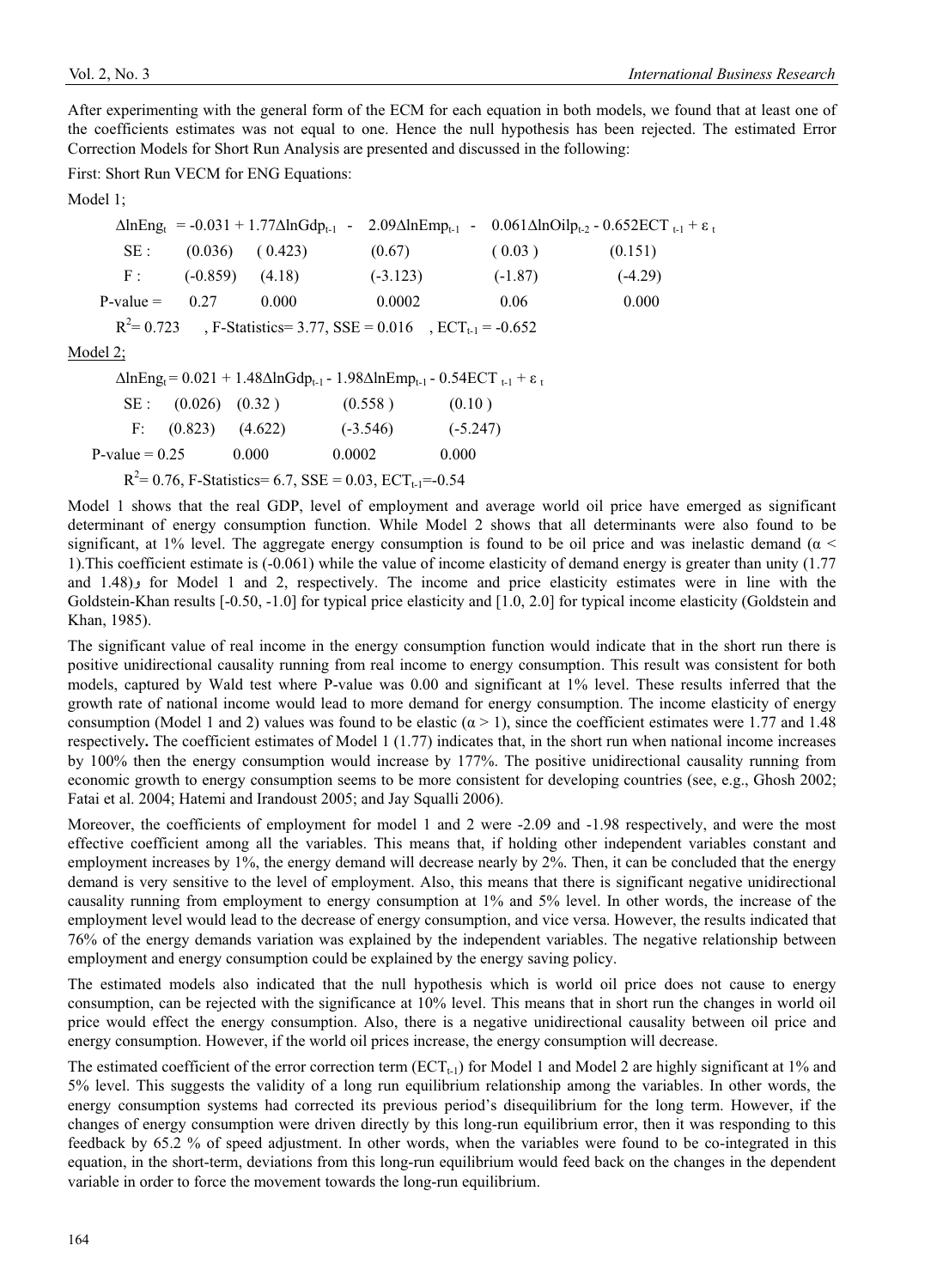If we compare between the two models above, we would see that in Model 1, which included oil price as the channel of causalities, the speed of adjustment is 65.2% which is higher than the speed adjustment of Model 2 (54%). These results indicated that the system that included oil price variable had corrected its previous disequilibrium by responding to this feedback faster than the second Model. The reasons could be that when there is oil price shocks or crisis in the economy the government will respond and give feedback to this shocks through its various policies, such as price mechanism control, fiscal stabilizing policies, monetary policies and fuel subsidies policies in order to control the drastic effects to the economy, which in turn could help return the economy to the right track.

Second: Short Run VECM for GDP Equation:

Model 1;

 $\Delta$ lnRealGDP<sub>t</sub> = 0.0766<sub>-1</sub> - 0.126 $\Delta$ lnEng<sub>t-1</sub> - 0.245lnEmp<sub>t-1</sub> - 0.013 $\Delta$ lnOilp<sub>t-2</sub> - 0.111ECT <sub>t-1</sub> +  $\varepsilon$ <sub>t</sub> SE:  $0.026$   $(0.136)$   $(0.486)$   $(0.023)$   $(0.11)$ F :  $(2.88)$   $(-0.93)$   $(-0.503)$   $(-0.579)$   $(1.00)$ P-value =  $0.001$   $0.3103$   $0.3276$   $0.5902$   $(0.375)$  $R^{2} = 0.519$ , F-Statistics= 1.56, SSE = 0.008, ECT<sub>t-1</sub> = -0.111 Model 2;  $\Delta$ lnRealGDP<sub>t</sub> = 0.078 – 0.133 $\Delta$ lnEng<sub>t-1</sub> - 0.42 $\Delta$ lnEmp<sub>t-1</sub> - 0.07ECT<sub>t-1</sub> +  $\varepsilon$ <sub>t</sub>  $SE:$  (0.022) (0.137) (0.473) (0.008) F:  $(3.53)$   $(-0.966)$   $(-0.894)$   $(-0.817)$ P-value =  $0.000 \t 0.293 \t 0.274 \t 0.223$  $R^2$  = 0.426, F-Statistics= 1.59, SSE = 0.026, ECT<sub>t-1</sub> = -0.07

The above estimated models show that the relationship between GDP, ENG, EMP, OILP**,** and error correction terms is insignificant, even at 10% significance level. The non-significance of the t, F and Wald Chi-Square tests indicates econometric exogeneity of the dependent variables (Granger, 1986).

Third: Short Run VECM for EMP Equation:

Model 1;

 $\Delta$ lnEmp<sub>t</sub> = 0.045 + 0.349 $\Delta$ lnGdp<sub>t-1</sub> - 0.17 $\Delta$ lnEng<sub>t-1</sub> - 0.004 $\Delta$ lnOilp<sub>t-1</sub> + 0.053ECT t-1 +  $\varepsilon$  t SE:  $(0.014)$   $(0.168)$   $(0.074)$   $(0.012)$   $(0.06)$ F:  $(3.12)$   $(2.08)$   $(-2.34)$   $(-0.34)$   $(0.879)$ P-value = 0.17 0.09 0.058 0.8429 0.206  $R^2 = 0.678$ , F-Statistics= 0.014, SSE = 0.0026, EC<sub>t-1</sub> = 0.053 Model 2;  $\Delta$ lnEmp<sub>t</sub> = 0.647 + 0.396 $\Delta$ lnGdp<sub>t-1</sub> - 0.175 $\Delta$ lnEng<sub>t-1</sub> - 0.003ECT<sub>t-1</sub> +  $\varepsilon$ <sub>t</sub> SE:  $(0.297)$   $(0.142)$   $(0.07)$   $(0.04)$ F :  $(-1.78)$   $(2.77)$   $(-2.411)$   $(-0.08)$  $P-value = 0.17 0.007 0.05 0.206$  $R^2$  = 0.65, F-Statistics = 3.93, SSE = 0.002, EC<sub>t-1</sub> = 0.003

The EMP equation (model 1 and 2 above) shows that real GDP and energy consumption have emerged as significant determinant of employment function models. There is short run dynamics causality effect between energy consumption and employment level and between real income and employment with statistic significance at 10% and 5%, respectively. However, no adjustment has been made in the long run, since the error correction term was insignificant (P-value = 0.206). The estimated coefficient also indicated that there was negative unidirectional causality running from energy consumption to employment and positive unidirectional causality running from real income to employment, and they were consistent in both models. This means that in short run there is adverse effects between employment and energy consumption, and direct effects between employment and real income. Also, the increase of real income would lead to increase in employment level.

Fourth: Short Run VECM for OILP Equation, Model 1: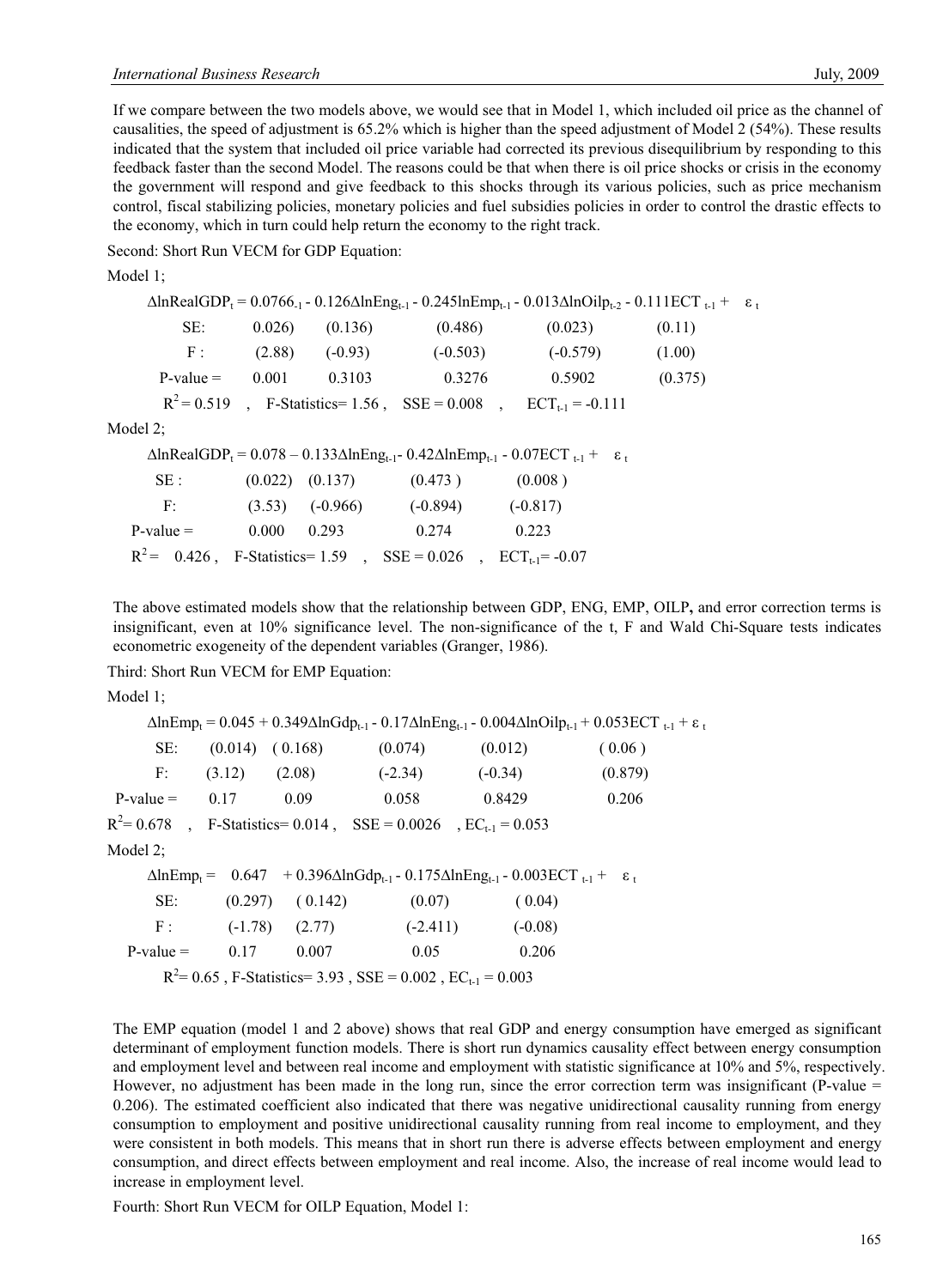|                           |                         | $\Delta$ lnOilp <sub>t</sub> = 0.530 + 1.64 $\Delta$ lnGdp <sub>t-1</sub> - 6.99 $\Delta$ lnEmp <sub>t-1</sub> - 1.14 $\Delta$ lnEng <sub>t-1</sub> - 0.066ECT <sub>t-1</sub> + $\varepsilon_1$ |         |         |  |
|---------------------------|-------------------------|-------------------------------------------------------------------------------------------------------------------------------------------------------------------------------------------------|---------|---------|--|
|                           | SE: (0.297) (3.42)      | (5.44)                                                                                                                                                                                          | (1.52)  | (1.231) |  |
|                           | $F:$ $(-1.78)$ $(0.48)$ | $(-1.28)$                                                                                                                                                                                       | (0.753) | (0.54)  |  |
| P-value = $0.17$ $0.7628$ |                         | 0.4374                                                                                                                                                                                          | 0.206   | 0.345   |  |
|                           |                         | $R^2$ = 0.419, F-Statistics = 1.04, SSE = 1.07, ECT <sub>t-1</sub> = 0.066                                                                                                                      |         |         |  |

The oil price model indicated that in the short run world oil price become an exogenous variable, since all independent variables were not significant, even at 10% significance level. The error correction term (ECT) was also not significant, as showed by P-value (0.345). The non-significance of t, F and Wald Chi-Square tests indicated the presence of econometric exogeneity of the dependent variables (Granger, 1986). These results were quite similar to Glasure's (2002) findings. Thus, the overall VECM causality results can be summarized in Figure 4.

#### Insert Figure 4 Here

Figure 4 shows that there is short run causality running from ENG to EMP, EMP to ENG, GDP to EMP, GDP to ENG and WOILP to ENG. In other words, the VECM causality test indicated that in the short run there is positive unidirectional causality effects running from real income to energy consumption and real income to employment, however opposite does not hold good in Malaysian context. Beside that, there is negative bidirectional causality effect between energy consumption and employment, and vice versa, which means that the changes of energy consumption and employment would affect each other. In the case of Malaysia, the world oil price becomes an exogenous variable since all independent variables in oil price model are not significant (see Table 6-b).

The error correction term  $(EC_{t-1})$  is only significant in the energy consumption model. So, it can be concluded that in the short-term, for any deviations from long-run equilibrium, the energy consumption will feed back on the changes in the independent variables in order to force the movement towards the long-run equilibrium. If energy consumption is driven directly by this long-run equilibrium error, then it is responding to this feedback. The coefficient estimate of error correction term of -0.652 for the Model 1 (Equation 1) means that when there is an exogenous shock on the model, the system corrects it disequilibrium by 65.2% speed of adjustment per year in order to return to the equilibrium. Also, both models show that the energy consumption has shown negative sign of ECT which is indicating a move back towards equilibrium. On the other hand, if it has a positive sign of error correction term, it indicates that the systems in the model are moving away from equilibrium (Granger, 1978).

#### **7. Policy Implications:**

The linkages and causal effects among the oil price, energy consumption and macroeconomic performance have important policy implications on the benefits of energy conservation and regulation of macroeconomic policy. According to the empirical literatures that analyze causality between energy consumption and economic growth, when causality flows from energy to income (unidirectional), the economy is dependent on energy and economic growth can be adversely affected by the energy saving policies which means a reduction in energy consumption (Boehm, 2007). However, when causality flows from income to energy, then the economy is relatively less dependent on energy and environmental policies would have little or no impact on economic growth. In other words, energy conservation policies might be initiated without any negative effect on economic growth (Boehm, 2007). Bidirectional causality, on the other hand, suggests that energy consumption and economic growth complement each other (Lee, 2005) and jointly determined and affected at the same time, but efficiency policies have no negative impact in the short run (Boehm, 2007). These theoretical contentions have generally been based on positive causality. However, when causality is negative, the energy dependence interpretation becomes less intuitive and is open to other alternative interpretations (Lee, 2005). In fact, when causality flows negatively from energy to income, the increase of energy consumption would lead to lower economic growth. Conversely, when causality flows negatively from income to energy, the increase of economic growth would result in reduced energy consumption. The interpretation of such causality is not as clear as several factors may be the culprits in the adverse impact on energy. In fact, oil price factors also may put upward pressure on energy consumption (Squalli, 2007).

The VECM estimated study results inferred that in short run there is positive causality running from economic growth to total energy consumption. This would imply that when national income rises, it directly leads to more consumption demand for energies in Malaysia, which may imply that energy saving policies may be implemented with little adverse or no harm effects on economic growth in the short run. However, in the long run there is negative effect from economic growth to total energy consumption which may imply that energy policy especially would have significant impacts on economic growth in the long run. The findings of this study which is a unidirectional running from GDP to energy consumption have also been supported by the previous research (see Kraft and Kraft, 1978). They found the unidirectional causality from GNP growth to energy consumption for the USA for the period of 1947-1974. However, the Granger causality of VECM analysis suggested that there could be two-way causality between energy consumption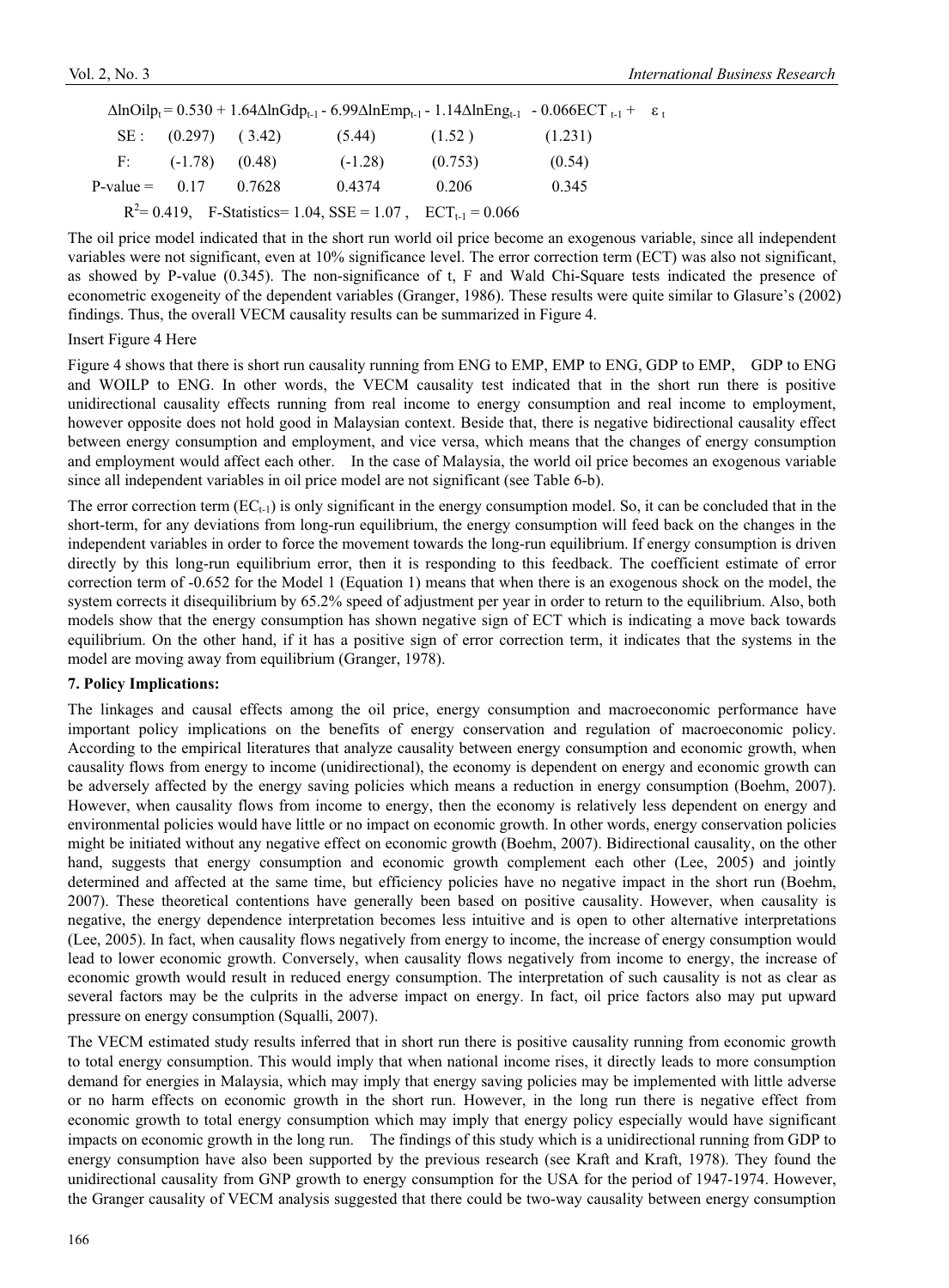growth and economic growth in the future. There could be a similar unidirectional influence from economic growth to disaggregated energy consumption and from disaggregated energy consumption growth to economic growth (Granger, 1978). Importantly, the estimated results would infer that the presence energy policy has significant impact on economic growth in Malaysia in the long run but not in the short run. This could be explained by the implementation of energy conservation policy that relates to energy saving and efficiency policies which had been introduced since 1999 under a "four fuel" strategy aimed at reducing the country's dependence on oil revenue (Malaysia Report, 2008).

Moreover, the results show that there is negative relationship between energy consumption and employment, in short run but positive relationship in the long run. In other words, the increase of energy used could lead to the increase of employment growth, in long run. Establishing positive relationship between energy used and employment has important policy implications, which can be explained by the improvement in economic activities in country especially in industrial and manufacturing sector, since to increase the scale of production there is a need to increase the level of energy used and numbers of labours employed to support the production, which in turn will translate into a hike on employment growth. The estimated results also indicated that employment growth has positive impacts to economic growth, since the people standard living have improved this would lead to expanding the economic activities and hereby stimulate the growth of economic in the Malaysian economy. Concisely, based on the research finding it inferred that economic impacts of energy consumption help to increase the employment and economic growth in long run, which answered the second research question.

This study found that the changes in world oil price do not have any significant impact to Malaysia's real GDP either in the short run or long run, which we highlighted in the first research objectives. These results seem do not support our expected findings as there should be negative relationship between oil price and economic growth. Furthermore, should oil prices continue to increase, the amount of government subsidies on fuel and other essential items would also increase. Thus, the Government's expenditure will rise and tax revenues would fall resulting in an increase in the country's fiscal deficit. However, this could be explained by the successful fuel rebalancing which significantly decreased Malaysia's oil consumption between 1980 and 2002. The dramatic shift reduced Malaysia's exposure to oil prices, and provided the foundations for a stable power sector; in turn avoid the severe impact to nation's real GDP growth.

Regarding the negative unidirectional causality effects running from oil prices to energy consumption, it shows that in the short run the world oil price changes would have adverse affect to energy consumption. However, in the long run, there is non significant relationship between oil price and energy consumption in Malaysia, which have policy implications. Increasing the price of energy in short run, especially oil will have two effects: direct and indirect effects on the price level. The increase of oil price directly increases in the consumer price index (CPI) and causes indirect effect to Producer Price Index (PPI) (Ahmat et.al, 2008). The industry producers will transfer the increase in the energy prices in their operating cost to the goods and services price. This will trigger macroeconomic effects in the form of the increases in prices of goods and services. In addition, in the short run the uncertainty of the oil prices may also affect the consumer expectation as if they expect the higher oil price. This will cause inflation and would produce long term effects. As a result they will reduce the energy used, especially oil and shift to the inter fuel substitution mainly bio fuel or gas. Hence, in the short run, the higher oil price will cause a decrease in the non renewable energy consumption.

Moreover, the results show that there is positive causality running from economic growth to employment either in the short run or long run. The positive relationship also been supported by the previous findings by

Selamah et al. (2005), which studied the relationship between employment and economic growth in Malaysia from 1975 to 1995 (see also e.g., Pini 1997; Pianta, et al 1996). The government policy affects human capital development i.e. labour skills through educational policies, worker training or relocation programs and health programs in order to boost productivity growth which in turn will affect the economic growth (Nine Malaysia Plan). When the productivity of labour increased, the number of new workers to be employed would be affected. Positive relationships in the long run would mean that restructuring of major economic sectors has increased relationship between employment and economic growth.

Importantly, the estimated research finding indicates that there is a long run relationship between energy consumption, economic growth, oil price and employment and also short run causality effects between the studied variables in the models, which shows that there is a unidirectional causality running from real GDP to employment, a unidirectional causality from real GDP to energy consumption, a unidirectional causality from oil price to energy consumption and only one bidirectional causality running between employment growth and energy consumption, or vise versa. Interestingly, our estimated results infer that the presence energy policy has significant impact on the economic growth in Malaysia in the long run but not in the short run. Based on the research findings, it has proved that in the long run the existing energy and macroeconomic policies in Malaysia has significantly impacts to the economic growth as well as employment growth, which already answered the third research question.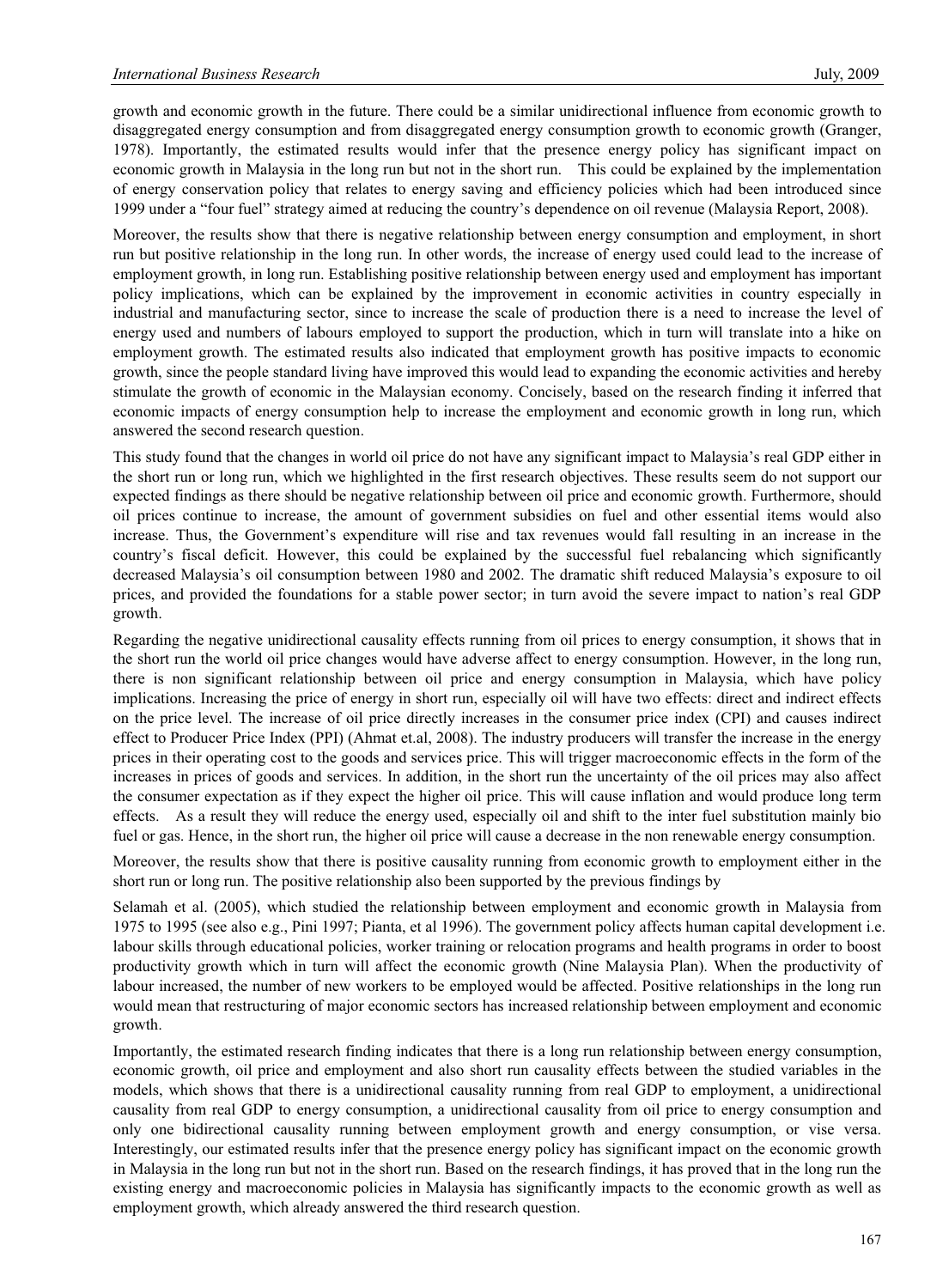#### **8. Conclusions and Further Studies:**

The main result of this paper is that long-run relationship between the oil prices, economic growths, and employment and growth rate of energy consumption does exist in Malaysia. The implication of the co-integration among the variables studied would imply that all series in the model move together in the long run. This co-integration relationship provides information about the long run relationship.

Again these results support the previous findings from other researches and the theory behind the relationship studied. Establishing negative relationship between real economic growth and energy consumption and positive relationship between energy consumption and employment growth in the long run have important policy implications. It shows that the present energy conservation policy especially energy saving policy and energy efficiency initiatives have able to give significant impact on both employment growth and economic growth in Malaysia. The study could suggest that for achieving higher economic growth, reducing oil, gas and coal especially in the consumption sectors of the economy and shifting towards indigenous resources mainly, hydropower and biomass would have positive impact on the current account balance. The consumption of these non-renewable energies would increase the deficit in Malaysia's balance of payment position of the economy in the future. Hence, there should be wide-ranging efforts to exploit the renewable sources of energy for consumption and production purposes especially in industrial sector. This sector consumed 35.7 percent of total commercial energy in Malaysia. Furthermore, the extensive uses of combustion fuel in the industries have contributed massively to the emission of CO2, a greenhouse gas, into the atmosphere. These gases can exacerbate global warming and lead to environmental destruction and health hazards.

Another interesting question from the above empirical analysis is that, why the energy consumption doesn't contribute to the economic growth in the short run? In other words, had there been an increase in supply of energy from other sources, there would have been much better economic growth? Then given the supply constraint, what should be the energy policy for Malaysia in particular? Is there a possibility of converting the abundant availability of gas into other qualitative energies? These are the relevant issues for future research which need to be addressed for a rational national energy policy. It has been suggested that in order to retard the fuel import growth, inter fuel substitution towards indigenous resources, mainly hydropower would be required. The expansion of hydropower would replace diesel-based electricity generation. Electricity can be treated as a potential fuel to replace petroleum products mainly in household and transportation sector. One can also undertake a study on the energy use in different sectors and their contribution to the growth of the sector as each sector has different energy use intensity for different forms of energy use.

#### **References**

Abel, A.B. (2008). *Macroeconomics*, 6<sup>th</sup> Edition, Pearson International Edition, Addison Wesley, USA.

Abosedra, S., and Baghestani, H. (1989). New evidence on the causal relationship between U.S. energy consumption and Gross National Product, *Journal of Energy Development 14*, 285–292

Ahmad N.M., and Jusoh, M. (2008). "Impact of Oil Price on Output and Price level in Malaysia, Paper presented in National University Malaysia Conference, Port Dickson, 12-13 October, Malaysia.

Altinay, G. and Karagol, E. (2005). Electricity consumption and economic growth: Evidence from Turkey. *Energy Economics*, Vol. 27, pp: 849-856.

Asafu-Adjaye, J. (2000). "The Relationship between Energy Consumption, Energy Prices and Economic Growth: Time Series Evidence from Asian Developing Countries", *Energy Economics,* Vol*.* 22, pp: 615–625

Bernanke, B.S.; Gertler M.; and Watson M. (1997). "Systematic Monetary Policy and the Effects of Oil Price Shocks," *Brookings Papers on Economic Activity*, Vol.1, pp: 91-124.

Böhm, D.C. (2007). "The Causal Relationship between Energy Prices, Energy Consumption and Economic Growth: A Panel Co-integration Analysis", European Economics and Finance Society: www.eefs.eu.

Boltho, A., and Andrew, G.,(1995). "Can Macroeconomic Policies Raise Employment?" *International Labour Review,*  Vol.134, pp: 451-470.

Burbidge, J.; and Harrison, A. (1984). "Testing for the Effects of Oil-Price Rises Using Vector Autoregressions," *International Economic Review*, Vol. 25, pp: 459-484.12

Balke, N.S., S.P.A. Brown, and M.K. Yücel (2002). "Oil Price Shocks and the U.S. Economy: Where Does the Asymmetry Originate?" *The Energy Journal,* Vol*.* 23(3). pp: 27-52.

Cheng, S. B., and Lai, T.W. (1997). "An investigation of co-integration and causality between energy consumption and economic activity in Taiwan Province of China", *Energy Economics*, Vol.19, pp: 435-444.

Dickey, D., and Fuller, W. (1979). Distribution of the estimators for autoregressive time series with a unit root. *Journal of American Statistical Association*, Vol.74, pp: 427-431.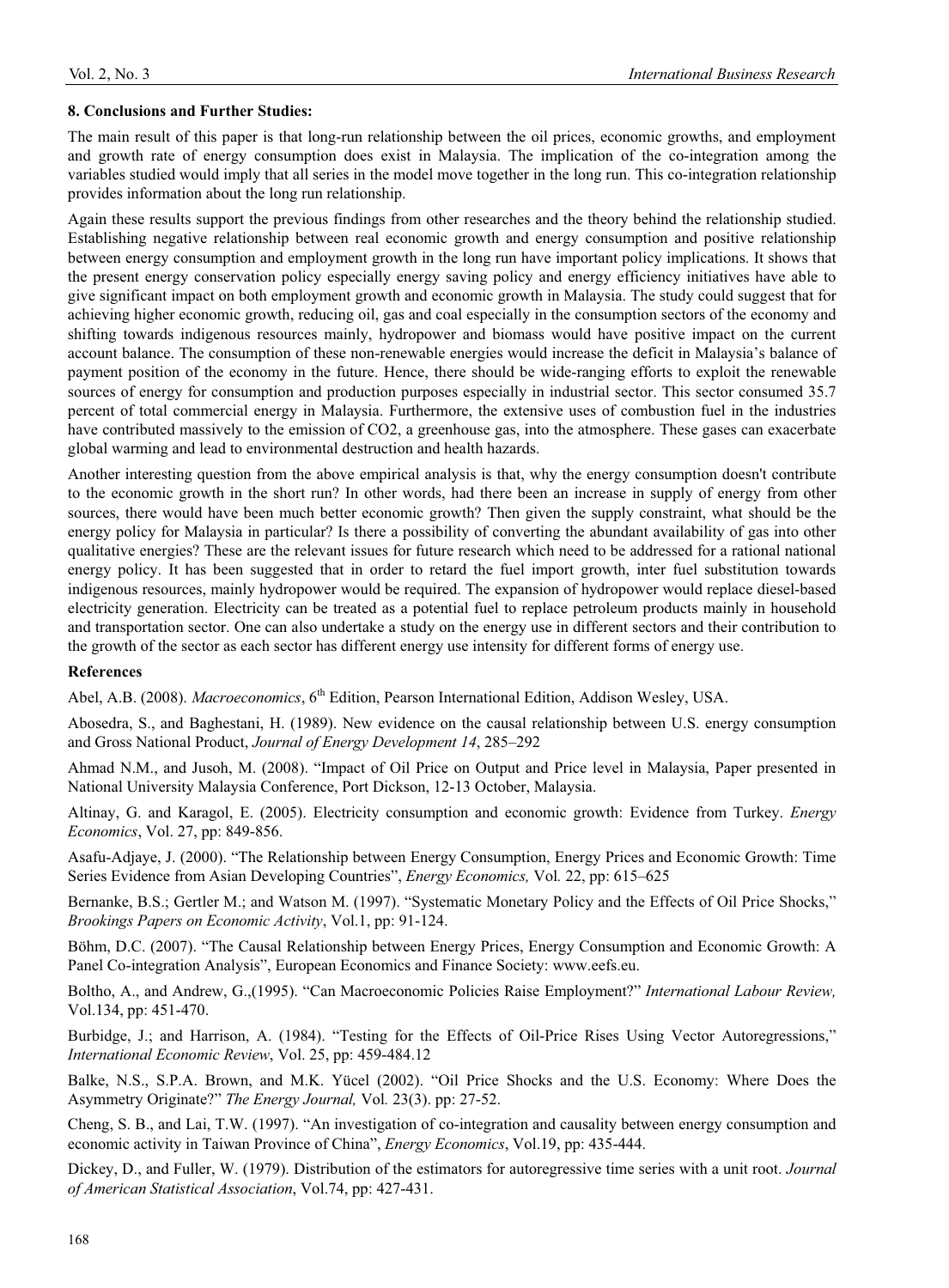Durr, R.H. (1993). "What Moves Policy Sentiment?" *American Political Science Review,* Vol*.*87, pp: 158–170.

Ebohon, O.J (1996). "Energy, Economic Growth and Causality in Developing Countries: A case Study of Tanzania and Nigeria". *Energy Policy* Vol.24, pp: 447–453.

Engle, R.F. (1999). Co-integration, Causality and Forecasting. Oxford University Press, United Kingdom.

Engle, R.F., and Granger, C.W.J. (1987). Co-integration and Error Correction: representation, estimation and testing. *Econometrica,* Vol.*55*, pp: 251-276

Engle, R.F., and Granger, C.W.J. (eds) (1991). Long-Run Economic Relationships: Readings in Co-integration, Oxford University Press, United Kingdom.

Engle, R.F., and YOO, S.B. (1987). Forecasting and testing in co-integrated systems, *Journal of Econometrics* Vol.35, pp: 143-159.

Energy Information Administration (EIA). *International Energy Annual (1996).* DOE/EIA-0219(96) (Washington, DC, February 1998). Projections**:** EIA, World Energy Projection System (1999). Database: www.eia.com.my.

Erol, U.; and Yu, E.S.H. (1987). On the causal relationship between energy and income for industrializing countries, *Journal of Energy and Development,* Vol. *13*, pp: 113-122.

Fatai, K.; Oxley, L.; and Scrimgeour, F.G. (2004)., Modeling the causal relationship between energy consumption and GDP in New Zealand, Australia, India, Indonesia, Philippines and Thailand, *Mathematics and Computers in Simulation*, Vol.64, pp: 431-445.

Ferguson, R.; Wilkinson, W.; and Hill, R. (2000). Electricity use and economic development, *Energy Policy,* Vol.28, pp: 923-934.

Finn, M. G. (2000) "Perfect Competition and the Effects of Energy Price Increases on Economic Activity," *Journal of Money, Credit and Banking,* Vol*.* 32, pp: 400-416.

Frederic, M. (1997). *Strategies for controlling inflation*, National Bureau of Economic Research, NBER working paper series, Cambridge, pp: 6122,

Gisser, M., and Thomas H. G. (1986). "Crude Oil and the Macroeconomy: Tests of Some Popular Notions," *Journal of Money, Credit, and Banking*, Vol.18, pp. 95-103.

Goldstein, M.; and Khan, M (1985). "Income and Price Effects in Foreign Trade", In *Handbook of International Economics,* In Jones, R. and Kenen, P. (Ed.). Amsterdam and New York, North-Holland, Elsevier, Vol. 2, pp: 1041-1105.

Ghosh, S. (2002). Electricity consumption and economic growth in Taiwan, *Energy Policy,* Vol.30, pp: 125-129.

Glasure, Y.U. and Lee, A.R. (1997). Co-integration, error correction and the relationship between GDP and energy: The case of South Korea and Singapore, *Resource and Energy Economics,* Vol. 20, pp: 17–25.

Granger, C.W.J. (1969). Investigating Causal Relation by Econometric and Cross-sectional method, *Econometrica,*  Vol.37, pp: 424-438.

Granger, C.W.J. (1986). "Developments in the Study of Co-integrated Variables," *Oxford Bulletin of Economics and Statistics*, 48, 424-438.

Granger, C.W.J. (1988). "Some Recent Developments in the Concept of Causality," *Journal of Econometrics*, 39, 199-211.

Gujarati, D. (2003). *Basic Econometrics*, 4th Edition, Mc Graw-Hill, London.

Hamilton J. D. (1983). "Oil and the Macroeconomy since World War II", *Journal of Political Economy,* Vol. 91, pp: 228—248.

Hamilton J. D. and Herrera A. M. (2001). Oil Shocks and Aggregate Macroeconomic Behaviour: The Role of Monetary Policy, Discussion Paper 2001-10, University of California, San Diego.

Hamilton, J. D. (1996a). "This is What Happened to the Oil Price-Macroeconomy Relationship," *Journal of Monetary Economics, Vol.* 38, pp: 215-220.

Hamilton, J. D. (2003). What is an Oil Shock? *Journal of Econometrics,* Vol. 113/2, pp: 363-398.

Hatemi, A., and Irandoust, M. (2005). Energy Consumption and Economic Growth in Sweden: A Leveraged Bootstrap Approach, 1965-2000. *International Journal of Applied Econometrics and Quantitative Studies,* Vol.4, pp: 1-20.

Huntington, H.G. (1998). Crude Oil Prices and U.S. Economic Performance: Where Does the Asymmetry Reside?, *The Energy Journal*, Vol. 19, No.4, pp.107-132.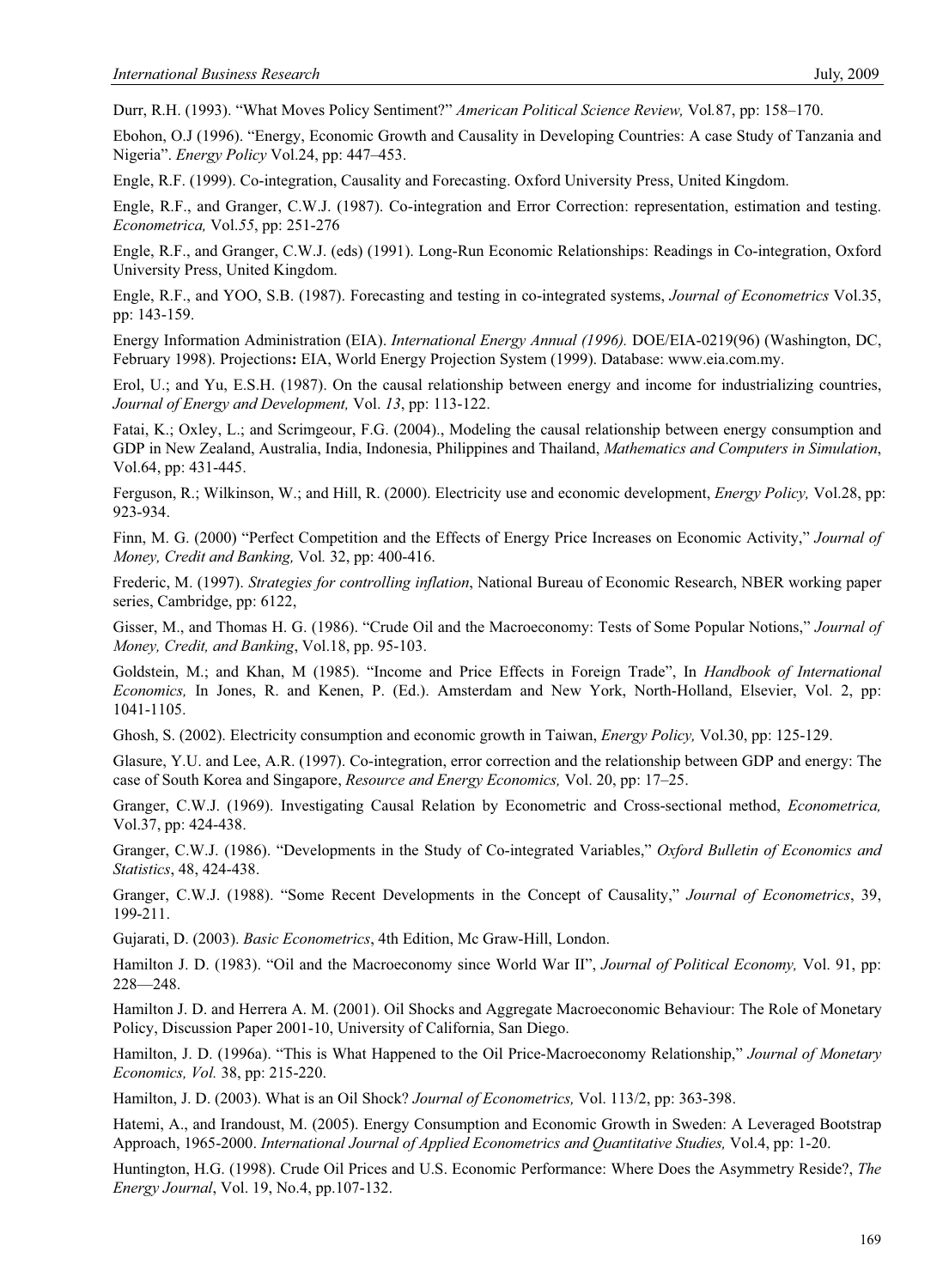Hwang, D., and Gum, B. (1991)."The Causal Relationship between Energy and GNP: the Case of Taiwan", *Journal of Energy and Development*, Vol.16, pp.:219-26.

International Labour Organization (1996). *World Employment 1996/97: National Policies in a Global Context*, International Labour Office.

Johansen, S. (1988). Statistical analysis of co-integration vectors, *Journal of Economics Dynamic and Control,* Vol.12, pp: 231-254.

Johansen,S., and Juselius, K.,(1990). Maximum likehood estimation and inference on co-integration with applications to the demand for money. *Oxford Bulletin of Economics and Statistics*, Vol.52, pp: 169-210.

Jones, D. W.; Leiby, P. N.; and Paik, I. K. (2002). Oil Price Shocks and the Macroeconomy: What Has Been Learned since 1996? In: *Proceedings of the 25th Annual IAEE International Confer*ence, Aberdeen, Scotland, June 26—29.

Keane, M. P., and E. S. Prasad (1996). "The Employment and Wage Effects of Oil Price Changes: A Sectoral Analysis," *Review of Economics and Statistics, Vol.* 78, pp: 389-399.

Kraft, J., and Kraft, A. (1978). On the relationship between energy and GNP. *Journal of Energy and Development,* Vol. 3, pp: 401-403.

Lee, K., and Ronald A. R. (1995). "Oil Shocks and the Macroeconomy: The Role of Price Variability," *Energy Journal*, Vol.16, pp. 39-56.

Lee, J., and Strazicich, M. (2001). Break point estimation and spurious rejections with endogenous unit root tests. *Oxford bulletin of Economics and Statistics*, Vol.63, pp: 535-558.

Lee, C.C. (2005). "Energy Consumption and GDP in Developing Countries: A Cointegrated Panel Analysis." *Energy Economics,* Vol.**27** (3). pp: 415-427.

Lee, C., and Chang, C. (2005). Structural breaks, energy consumption, and economic growth revisited: Evidence from Taiwan. *Energy Economics,* Vol. 27, pp: 857-872.

Lee, K., and S. Ni (2002). "On the Dynamic Effects of Oil Price Shocks: A Study Using Industry Level Data," *Journal of Monetary Economics,* Vol*.*49, pp: 823-852.

Lee, K., Ni S., and Ronald, A. Ratti. (1995). Oil Shocks and the macroeconomy: The Role of Price variability, *The Energy Journal*, Vol.16(4). pp.39-56.

Lilien, D. (1982). "Sectoral Shifts and Cyclical Unemployment," *Journal of Political Economy,* Vol*.* 90, pp: 777-793.

Loungani, P. (1986). "Oil Price Shocks and the Dispersion Hypothesis," *Review of Economics and Statistics, Vol.* 68, pp: 536-539.

MacKinnon, J. G. (1991). "Critical values for Co-integration tests," In *Long-run Economic Relationships: Readings in Co-integration* (Eds). R. F. Engle and C. W. J. Granger, Oxford University Press, UK, pp: 267–276.

Mahadevan, R.; and Asafu-Adjaye. J (2007). "Energy consumption, economic growth and prices: A reassessment using panel VECM for developed and developing countries." *Energy Policy,* Vol. 35(4). pp: 2481-2490.

Masih, A.M.M. and Masih, R. (1996)."Energy Consumption, Real Income and Temporal Causality: Results from a Multi-country Study Based on Co-integration and Error-Correction Modeling Techniques." *Energy Economics,* Vol. 18(3). pp: 165-183.

Mario P.; Evangelista, R., and Perani, G. (1996). "The Dynamics of Innovation and Employment: An International Comparison." *Science Technology Industry Review*, Vol. pp: 18:67-93.

Maamor, S.; and Sahlan, R. (2005). "Energy Consumption, Employment and Economic Growth in Malaysia: A causality Analysis. *Malaysia Journal of Economics*, Vol.39, pp: 25-52.

McConnell & Brue (2008). *Economics*, McGraw-Hill Companies Inc, New York, pp:175-190

Mehrara, M. (2007). "Energy consumption and economic growth: The case of oil exporting countries." *Energy Policy,*  Vol.35 (5). pp: 2939-2945.

Mehrara, M. (2007). "Energy consumption and economic growth: The case of oil exporting countries." *Energy Policy*, Vol.35 (5). p.p: 2939-2945.

Mork, Knut A. (1989). "Oil and the Macroeconomy When Prices Go Up and Down: An Extension of Hamilton's Results," *Journal of Political Economy*, Vol. 91, pp: 740-744.

Nachane, D.M.; Nadkarni, R.M. and Karnik, A.V. (1988). Co-integration and causality testing of the energy-GDP relationship: A cross-country study, *Applied Economics,* Vol. *20*, pp: 1511–1531.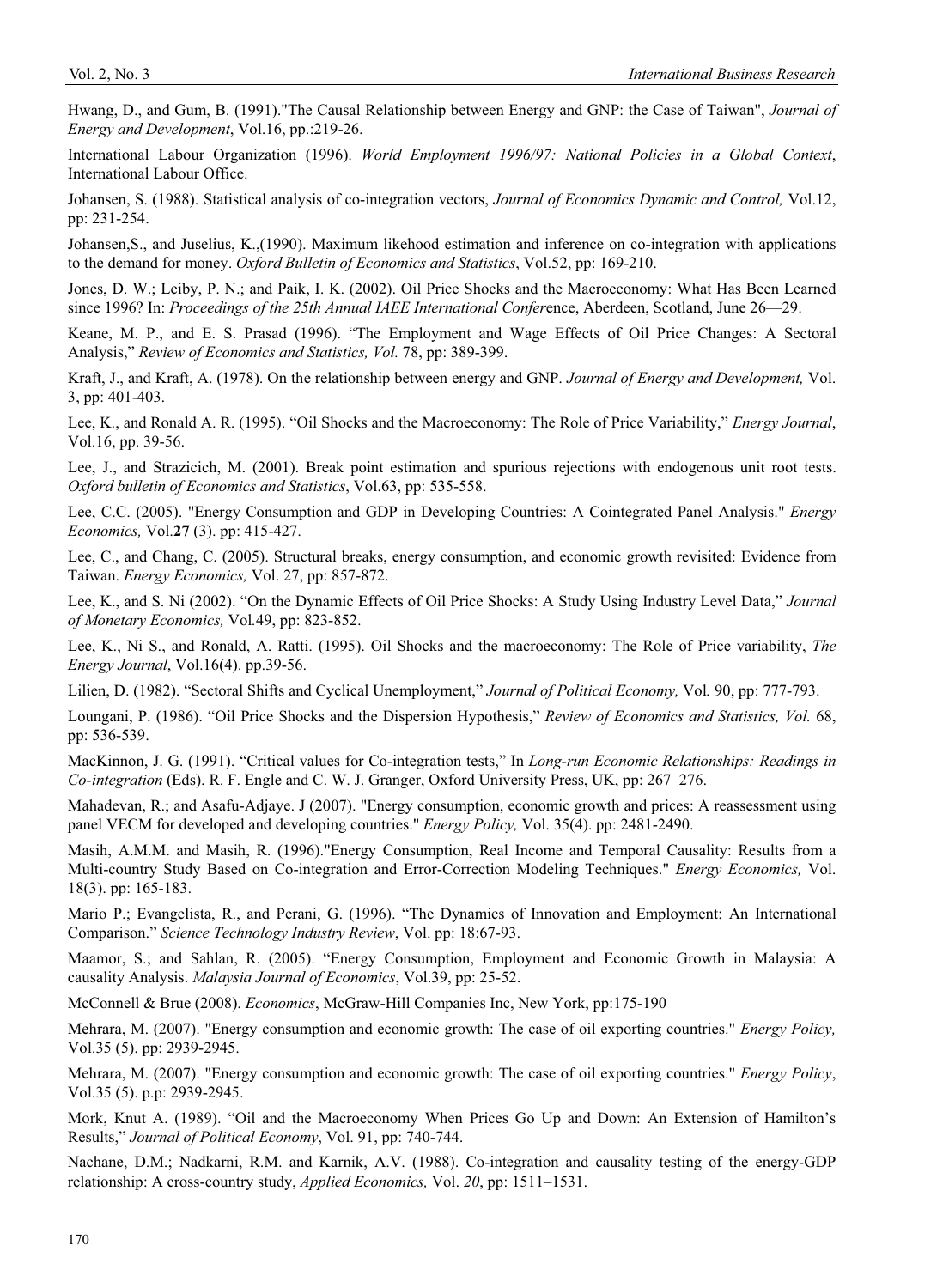Oh, W., and Lee, K. (2004). Causal relationship between energy consumption and GDP revisited: the case of Korea 1979-1999. *Energy Economics,* Vol. 26pp: 51-59.

Padalino, S., and Marco, V. (1997). "The Employment Intensity of Economic Growth in the G-7 Countries, *International Labour Review,* Vol*.* 136, pp: 191-213.

Pini, P. (1997)."Occupation and Technology Growth, Paper presented at the *National Conference*, Rome, 16-18 January.

Perron, P. (1989). The great crash, the oil price shock, and the unit root 23 hypothesis, *Econometrica,* Vol. 57, pp: 1361-1401.

Pedroni, P. (2004). "Panel Co-integration: Asymptotic and finite sample properties of pooled time series tests with an application to the Purchasing Power Parity (PPP) hypothesis: New results." *Working Papers*, University of Michigan, Department of Economics, pp: 597-625.

Pesaran, M. H., Yongcheol, S.; and Smith, R.J. (2001). Bounds testing approaches to the analysis of level relationships, *Journal of Applied Econometrics,* Vol. 16, pp: 289-326.

Phillips, P.C.B., and Perron, P. (1988). Testing for unit root in time series regression. *Biometrica,* Vol. 5, pp: 335-346.

Pokharel, S. H. (2006)."An Econometrics Analysis of Energy Consumption in Nepal", *Energy Policy,* Vol.3, pp: 1-12.

Rodriguez, R.; and Sanchez M. (2004). Oil Price Shocks and Real GDP Growth: Empirical Evidence for some OECD Countries. *European Central Bank Working Paper*, Vol. 362.

Roger A. Arnold, 2008, *Economics 8th edition*, Thomson South-Western, Thomson Corporation, United States of America, pp:213-219

Rotemberg, J. J., and M. Woodford (1996). "Imperfect Competition and the Effects of Energy Price Increases on Economic Activity," *Journal of Money, Credit and Banking,* Vol. 28, pp: 549-577.

Schwarz, G., 1978, Estimating the dimension of a model. *Annals of Statistics*, Vol.6, pp:461-464.

Shiu, A., and Lam, P.L. (2004). Electricity consumption and economic growth in China, *Energy Policy,* Vol. 32 (*1).* pp: 47-54.

Sims, C. A. (1972). "Money, Income and Causality," *American Economic Review,* Vol. 62(4). pp: 540.

Soytas, U., and Sari, r. (2003). Energy Consumption and GDP: Causality relationship in G7 countries and emerging markets. *Energy Economics,* Vol. *25*, pp: 33-37.

Squalli, J. (2006). "Electricity Consumption and Economic Growth: Bounds and causality analyses of OPEC members, *Journal Energy Economic*, Vol.*29*, pp: 1192-1205.

Stern, D.I. (1993). Energy and Growth in the USA: A multivariate approach. *Energy Economics,* Vol*. 26*, pp: 463-485.

Thomas, R.L. (1993). *Introductory Econometrics: Theory and Applications,* Longman, London.

Yang, H. Y. (2000). A Note on the Causal Relationship between Energy and GDP in Taiwan, *Energy Economics*, Vol. 22, pp.309-317.

Yoo, S.H. (2005). Electricity consumption and economic growth: evidence from Korea. *Energy Policy,* Vol.3, pp: 1627-1632.

Yu, E.S.H., and Chai, J. Y. (1985). "The Causal Relationship between Energy and GNP: an International Comparison", *Journal of Energy and Development*, Vol. 10, pp.249-272.

Yu, E.; Choi, P. and Chai, J. (1988). "The Relationship between Energy and Employment: A Re-examination. *Energy System Policy,* Vol*.*11, pp: 287–295.

Zivot, E., and Andrews, D.W.K. (1992). "Further evidence on the great crash, the oil price shock, and the unit root hypothesis", *Journal of Business and Economic Statistics,* Vol.10, pp: 251-270.

#### **Links and Other Sources of Information:**

Malaysian Institute of Economic Research (Online) http://mier.gov.my (*Mier growth forecast lower than Government's target*, Starbiz, The Star Newspaper, 18 July 2008, No. 17891)

The Energy Commission Website (On line). http://www.st.gov.my/tariff.html#TNB.

The Economic Planning Unit Website (On line) http://www.epu.gov.my/.

The Energy Commission website, cogeneration.html (On line). http://www.st.gov.my/.

Malaysia, Ministry of Energy, Information and Multimedia (On line). http://www.ktkm.gov.my/.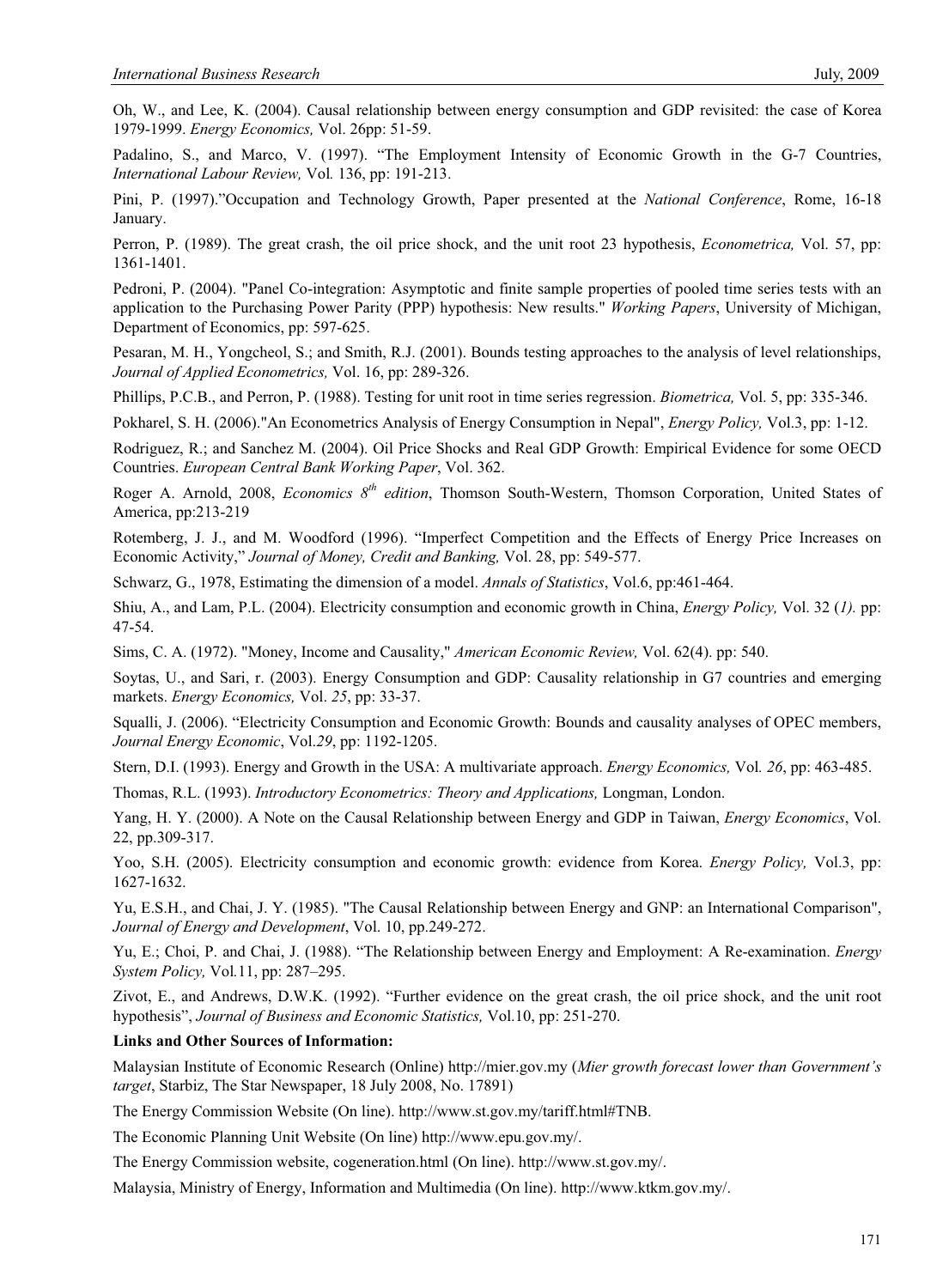Malaysia, The Malaysia's national electricity utility company (On Line). http://www.tnb.com.my/.

The Malaysian Centre for Energy (Online). http://www.ptm.org.my/.

### **Notes**

Note 1. Net Oil Price Index.

| $\frac{1}{2}$ Avg. hh size | 1970 | 1980 | 1991 | 2000 | 2010 | 2020 |
|----------------------------|------|------|------|------|------|------|
| MΥ                         | 5.5  | نه د | 4.9  | 4.5  | 4.2  | 3.9  |
| <b>PM</b>                  | 5.5  | ے ۔  | 4.9  | 4.4  | 4.1  | ں. ر |
| <b>SB</b>                  | 5.3  | 5.4  | 5.2  | 5.1  | 5.1  | 5.U  |
| <b>SW</b>                  | 6.0  | C.C  | 5.0  | 4.7  | 4.3  | 3.9  |

Table 1. Historic and projected average household size by region.

Sources: Malaysia Energy Balance

MY (Malaysia). PM (Peninsular Malaysia). SB (Sabah) and SW (Sarawak)

Table 2. Diagnostic Test of VECM Model.

| Diagnostic        | Parameter estimates |        | F-Value    |         |  |  |
|-------------------|---------------------|--------|------------|---------|--|--|
|                   | Model 2<br>Model 1  |        | Model 1    | Model 2 |  |  |
| LM(2)             | 4.192               |        | 0.8983     | 0.4326  |  |  |
| Hetero $(2)$      | 171.014             | 74.54  | 0.6724     | 0.7602  |  |  |
| Jarque-Bera       | 18.114              | 10.922 | $0.0204**$ | 0.0908  |  |  |
| <b>CUSUM</b> test | ОK                  |        |            |         |  |  |

Table 3. ADF and P-P unit root tests for stationarity.

|                  |             |          | ADF                         |             | $P-P$       |          |                             |              |
|------------------|-------------|----------|-----------------------------|-------------|-------------|----------|-----------------------------|--------------|
| <b>Variables</b> | Level       |          | 1 <sup>st</sup> Differences |             | Level       |          | 1 <sup>st</sup> Differences |              |
|                  | t-statistic | p-value* | t-statistic                 | p-value*    | t-statistic | p-value* | t-statistic                 | p-value*     |
| <b>LENG</b>      | $-1.539$    | 0.4977   | $-3.44$                     | $0.0194**$  | $-1.99$     | 0.2877   | $-3.288$                    | $0.0269**$   |
| <b>LGDP</b>      | $-0.61$     | 0.8511   | $-3.41$                     | $0.0204**$  | $-0.573$    | 0.8596   | $-3.465$                    | $0.0183**$   |
| <b>LEMP</b>      | $-0.855$    | 0.7852   | $-5.299$                    | $0.0003***$ | $-1.66$     | 0.4376   | $-6.21$                     | $0.000***$   |
| <b>WOILP</b>     | $-1.283$    | 0.6208   | $-4.964$                    | $0.0006***$ | $-1.283$    | 0.6208   | -4.978                      | $0.0006$ *** |

Notes: \*indicate the one-sided p-values for testing the null hypothesis that the variables have a unit root or non stationary.

\*\*\*, \*\*, \* indicate the significance level of 1%, 5% and 10%, respectively.

The optimum lags lengths for ADF determined by the Schwarz Info Criterion (SIC).

Table 4. Johansen's Test for Multivariate Co-integrating Vector.

| MODEL 1: LENG, LGDP, LEMP and LOILP. |                  |        |                       |                                |                       |        |                        |  |
|--------------------------------------|------------------|--------|-----------------------|--------------------------------|-----------------------|--------|------------------------|--|
| <b>Hypothesized</b>                  | <b>Trace</b>     |        | <b>Critical Value</b> | Maxi                           | <b>Critical Value</b> |        | <b>Results</b>         |  |
| No. of $CE(s)$                       | <b>Statistic</b> | 0.05   | 0.01                  | Eigenvalue                     | 0.05                  | 0.01   |                        |  |
|                                      | $(60.97***)*$    |        |                       |                                |                       |        | Trace Test and         |  |
| None* $(r = 0)$                      | *                | 47.856 | 54.681                | $(36.177***)**$                | 27.584                | 32.715 | max-eigenvalue         |  |
| At most 1 $(r < 1)$                  | 24.793           | 29.797 | 35.458                | 14.926                         | 21.131                | 25.861 | indicates1co-integra   |  |
| At most 2 $(r < 2)$                  | 9.866            | 15.494 | 19.93                 | 7.699                          | 14.264                | 18.52  | tion equation at $1\%$ |  |
| At most 3 ( $r \leq 3$ )             | 2.167            | 3.841  | 6.634                 | 2.167                          | 3.841                 | 6.634  | and 5% level           |  |
|                                      |                  |        |                       | <b>MODEL 2: LENG LGDP LEMP</b> |                       |        |                        |  |
| None*                                | $(40.516***)**$  | 29.797 | 35.458                | 24.575**                       | 21.132                | 25.861 | Trace test indicates   |  |
| At most $1*(r<1)$                    | 15.941**         | 15.494 | 19.937                | 9.924                          | 14.264                | 18.52  | 3<br>and               |  |
|                                      |                  |        |                       |                                |                       |        | max-eigenvalue         |  |
|                                      |                  |        |                       |                                |                       |        | indicates              |  |
| At most $2*(r\leq 2)$                | $6.017**$        | 3.841  | 6.634                 | $6.017*$                       | 3.841                 | 6.634  | 1co-integration        |  |

Note: \*\*\*, \*\* and \* denote statistically significant at 1%, 5% and 10%, respectively.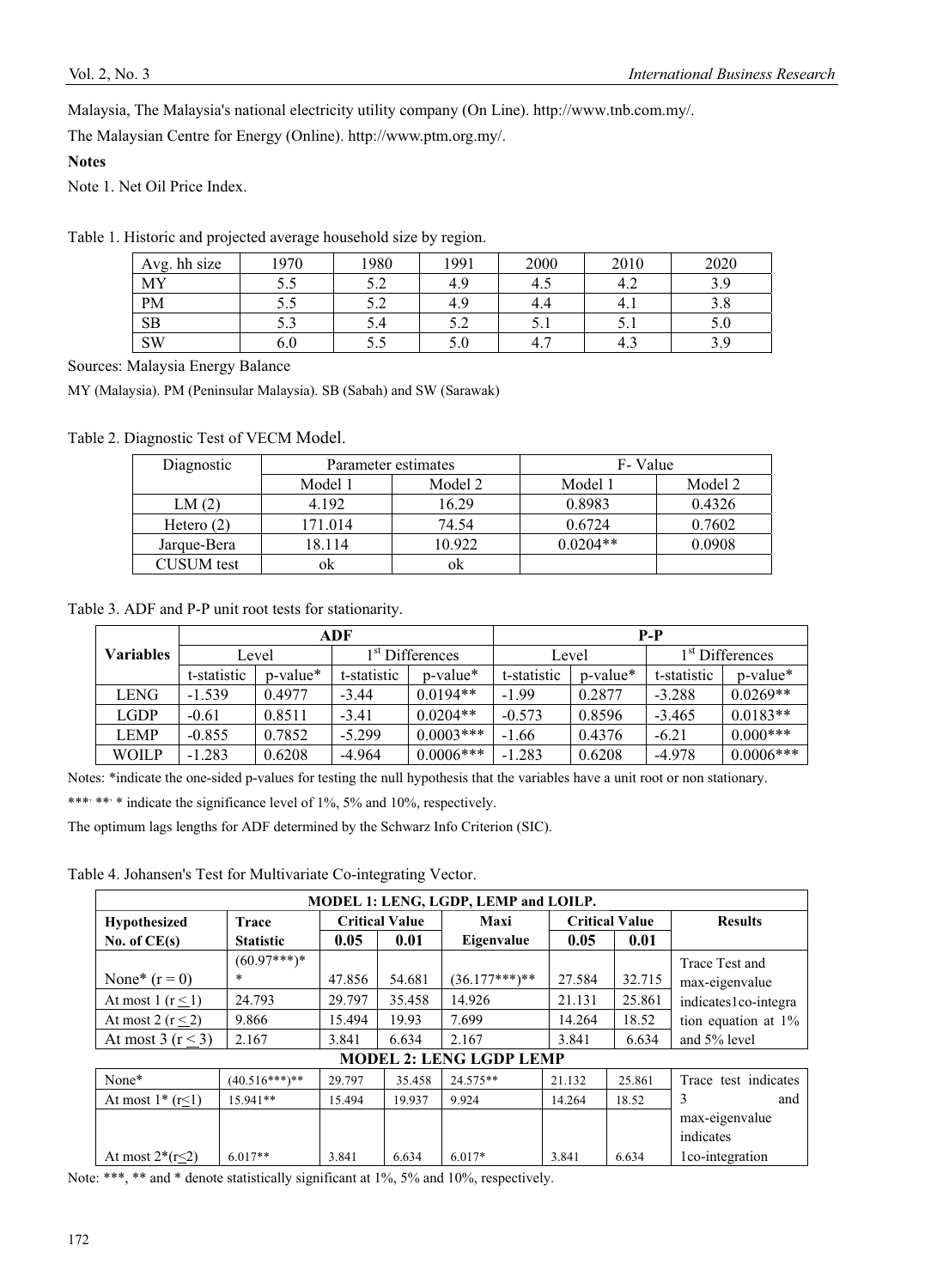Table 5. Government Expenditure and Oil Revenues, 2005-2007 (RM billion).

| Sources                                                        | 2005  | 2006 | 2007 |
|----------------------------------------------------------------|-------|------|------|
| Oil Revenues (Oil tax, royalty and dividend, and export duty). | 31.0  | 45.5 | 51.) |
| Petrol/ Gas Subsidies.                                         | 8.2   |      | 8.8  |
| Ratio Subsidies/Oil Revenues (%).                              | 26.45 | ۱h   |      |

Source: www.epu.gov.my

## Table 6(a). Vector Error-Correction (VEC) Model- Estimation Results for logarithmic series.

|                |                               |             |                        | <b>ECT</b>   |                           |              |                              |                         |         |                                 |               |
|----------------|-------------------------------|-------------|------------------------|--------------|---------------------------|--------------|------------------------------|-------------------------|---------|---------------------------------|---------------|
|                | Dependent                     |             |                        |              |                           |              |                              |                         |         |                                 |               |
|                | Variables                     |             | $\Delta$ LEN $G_{t-1}$ |              | $\Delta\text{LGDP}_{t-k}$ |              | $\Delta$ LEMP <sub>t-i</sub> | $\triangle LWOLP_{t-1}$ |         | $\Delta \text{EC}_{\text{t-1}}$ |               |
|                | Equation                      |             |                        |              |                           |              |                              |                         |         |                                 |               |
|                |                               | Model 1     | Model 2                | Model 1      | Model 2                   | Model 1      | Model 2                      | Model 1                 | Model 2 | Model 1                         | Model 2       |
| 1              | $\Delta$ LENG <sub>t</sub>    | $0.29(+)$   | $0.185(+)$             | $1.767(+)$   | $1.48(+)$                 | $-2.09(-)$   | $-1.98(-)$                   | $-0.06(-)$              | n/a     | $-0.652(-)$                     | $-0.533(-)$   |
|                | <b>SE</b>                     | 0.187       | 0.1628                 | 0.423        | 0.32                      | 0.647        | 0.558                        | 0.032                   | n/a     | 0.151                           | 0.1           |
|                | F                             | [1.58]      | [1.134]                | $[4.179***]$ | $[4.622***]$              | $[-3.123**]$ | $[-3.546***]$                | $[-1.87*]$              | n/a     | $[-4.29***]$                    | $[-5.247***]$ |
| $\overline{c}$ | $\Delta LGDP_t$               | $-0.126(-)$ | $-0.133(-)$            | $0.33(+)$    | $0.389(+)$                | $-0.245(-)$  | $-0.423(-)$                  | $-0.013(-)$             | n/a     | $0.11(+)$                       | $0.07(+)$     |
|                | <b>SE</b>                     | 0.135       | 0.138                  | 0.306        | 0.272                     | 0.486        | 0.473                        | 0.023                   | n/a     | 0.11                            | 0.086         |
|                | F                             | $[-0.93]$   | $[-0.966]$             | [1.08]       | [1.433]                   | $[-0.5]$     | $[-0.894]$                   | $[-0.579]$              | n/a     | $[1.00]$                        | [0.817]       |
| $\mathfrak{Z}$ | $\triangle$ LEMP <sub>t</sub> | $-0.174(-)$ | $-0.175(-)$            | $0.349(+)$   | $0.396(+)$                | $-0.43(-)$   | $-0.547(-)$                  | $-0.004(-)$             | n/a     | $0.053(-)$                      | $-0.003(-)$   |
|                | <b>SE</b>                     | 0.074       | 0.07                   | 0.168        | 0.142                     | 0.267        | 0.249                        | 0.012                   | n/a     | 0.06                            | 0.045         |
|                | F                             | $[-2.34**]$ | $[-2.411**]$           | $[2.077**]$  | $[2.77**]$                | $[-1.62]$    | $[-2.20**]$                  | $[-0.338]$              | n/a     | [0.879]                         | $[-0.083]$    |
| $\overline{4}$ | $\triangle LWOLP_t$           | $1.145(+)$  | n/a                    | $1.649(+)$   | n/a                       | $-6.99(-)$   | n/a                          | $-0.03(-)$              | n/a     | $0.667(+)$                      | n/a           |
|                | Se                            | 1.52        | n/a                    | 3.42         | n/a                       | 5.44         | n/a                          | 0.25                    | n/a     | 1.23                            | n/a           |
|                | $\boldsymbol{\mathrm{F}}$     | [0.753]     | n/a                    | [0.48]       | n/a                       | $[-1.28]$    | n/a                          | $[-0.135]$              | n/a     | [0.54]                          | n/a           |

Note : (Note : () Standard errors and [ ] *F*-statistics

\*\*\* \*\*\*, \*\* and \* denote statistically significant at 1%, 5% and 10%, respectively.

\*value for  $ECM_{t-1}$  is the t-value and  $(+)$  and  $(-)$  signs indicate the short run effects.

Table 6(b). VECM Granger Causality/Wald Test

| Dependent             |              | Joint short/long term test (chi-square) |             |               |               |             |               |         |  |  |  |
|-----------------------|--------------|-----------------------------------------|-------------|---------------|---------------|-------------|---------------|---------|--|--|--|
| Variable              | LENG and ECT |                                         |             | LGDP and ECT  | LEMP and ECT  |             | LOILP and ECT |         |  |  |  |
|                       | Model 1      | Model 2                                 | Model 1     | Model 2       | Model 1       | Model 2     | Model 1       | Model 2 |  |  |  |
| $D$ LENG <sub>t</sub> | n/a          | n/a                                     | 23.47       | 27.96         | 16.68         | 22.35       | 5.4           | n/a     |  |  |  |
|                       | n/a          | n/a                                     | $(0.00***)$ | $(0.00***)$   | $(0.0002***)$ | $(0.00***)$ | $(0.067*)$    | n/a     |  |  |  |
| $D$ LGDP <sub>t</sub> | 2.34         | 2.213                                   | n/a         | n/a           | 2.232         | 3.57        | 1.05          | n/a     |  |  |  |
|                       | (0.3103)     | (0.3306)                                | n/a         | n/a           | (0.327)       | (0.168)     | (0.59)        | n/a     |  |  |  |
| $D$ LEMP.             | 5.688        | 5.814                                   | 4.748       | 9.71          | n/a           | n/a         | 0.342         | n/a     |  |  |  |
|                       | $(0.058*)$   | $(0.055*)$                              | $(0.093*)$  | $(0.0078***)$ | n/a           | n/a         | (0.8429)      | n/a     |  |  |  |
| $D$ OILP <sub>t</sub> | 3.157        | n/a                                     | 0.54        | n/a           | 1.65          | n/a         | n/a           | n/a     |  |  |  |
|                       | (0.2063)     | n/a                                     | (0.7628)    | n/a           | (0.4374)      | n/a         | n/a           | n/a     |  |  |  |

Note: \*\*\*,\*\* and \* denote statistically significant at 1%, 5% and 10%, respectively.

The table reports the chi-sq value and probability value is in parentheses at 2 degree of freedom (df).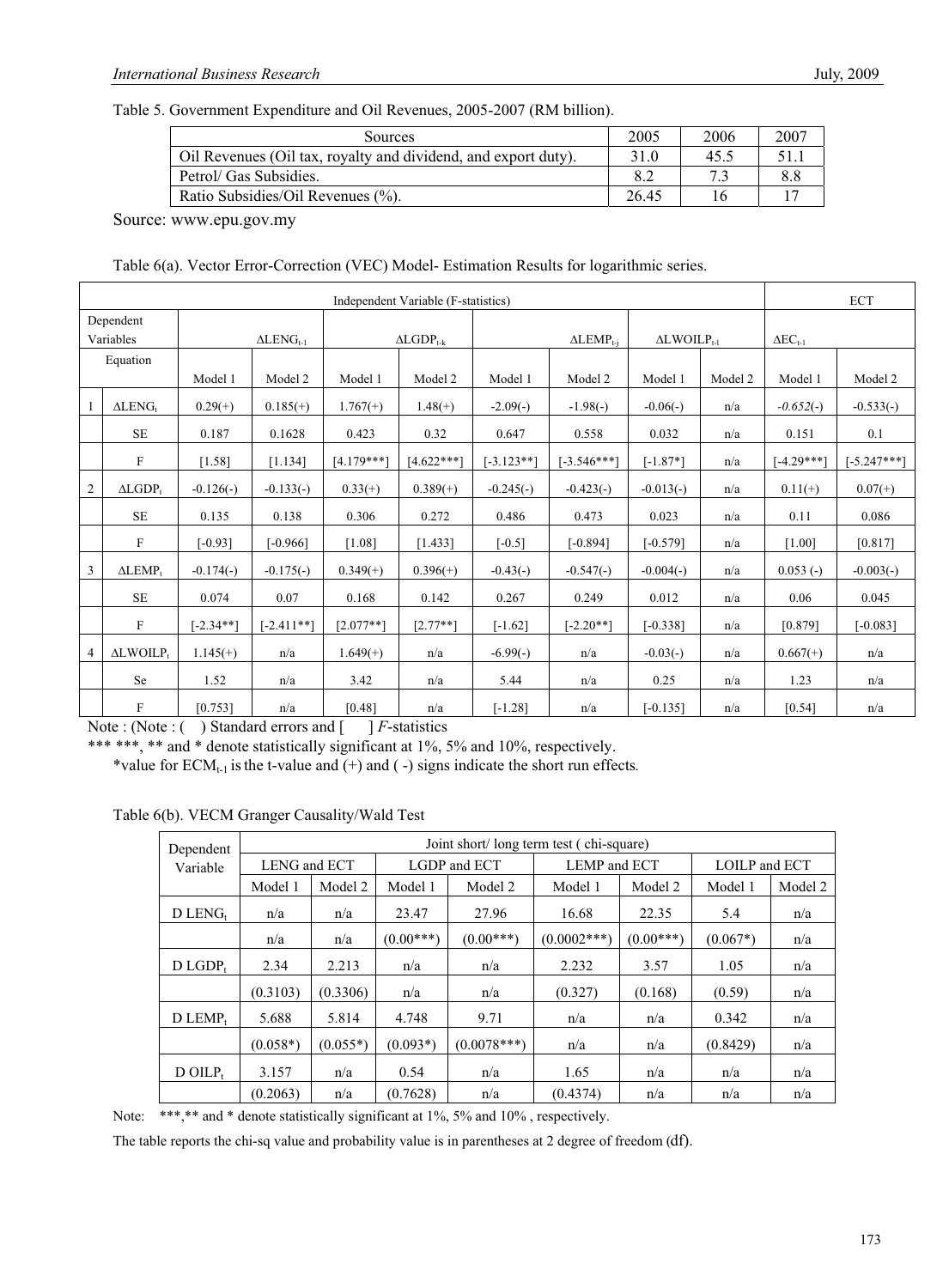|           |        | 2004   |        | 2006   |
|-----------|--------|--------|--------|--------|
| Country   | Petrol | Diesel | Petrol | Diesel |
| Malaysia  | 1.41   | 0.84   | 1.96   | 1.48   |
| Thailand  | 2.05   | 1.41   | 2.59   | 2.41   |
| Indonesia | 1.03   | 0.68   | 2.11   | 1.63   |
| Singapore | 3.38   | 2.09   | 3.40   | 2.33   |
| Vietnam   | 1.82   | 1.22   | 2.48   | 1.96   |
| Myanmar   | 0.46   | 0.38   | 2.44   | 2.78   |
| Taiwan    | 2.70   | 2.09   | 3.07   | 2.63   |
| Hong Kong | 5.85   | 3.80   | 6.25   | 3.92   |
| China     | 1.82   | 1.63   | 2.55   | 2.26   |

Table 7. Fuel and Diesel Price (in Liters) Comparison among Selected Countries 2004 and 2006.

Sources: www.epu.gov.my



Source: Own Computation based on EIA database





Source: Malaysia Energy Balance.